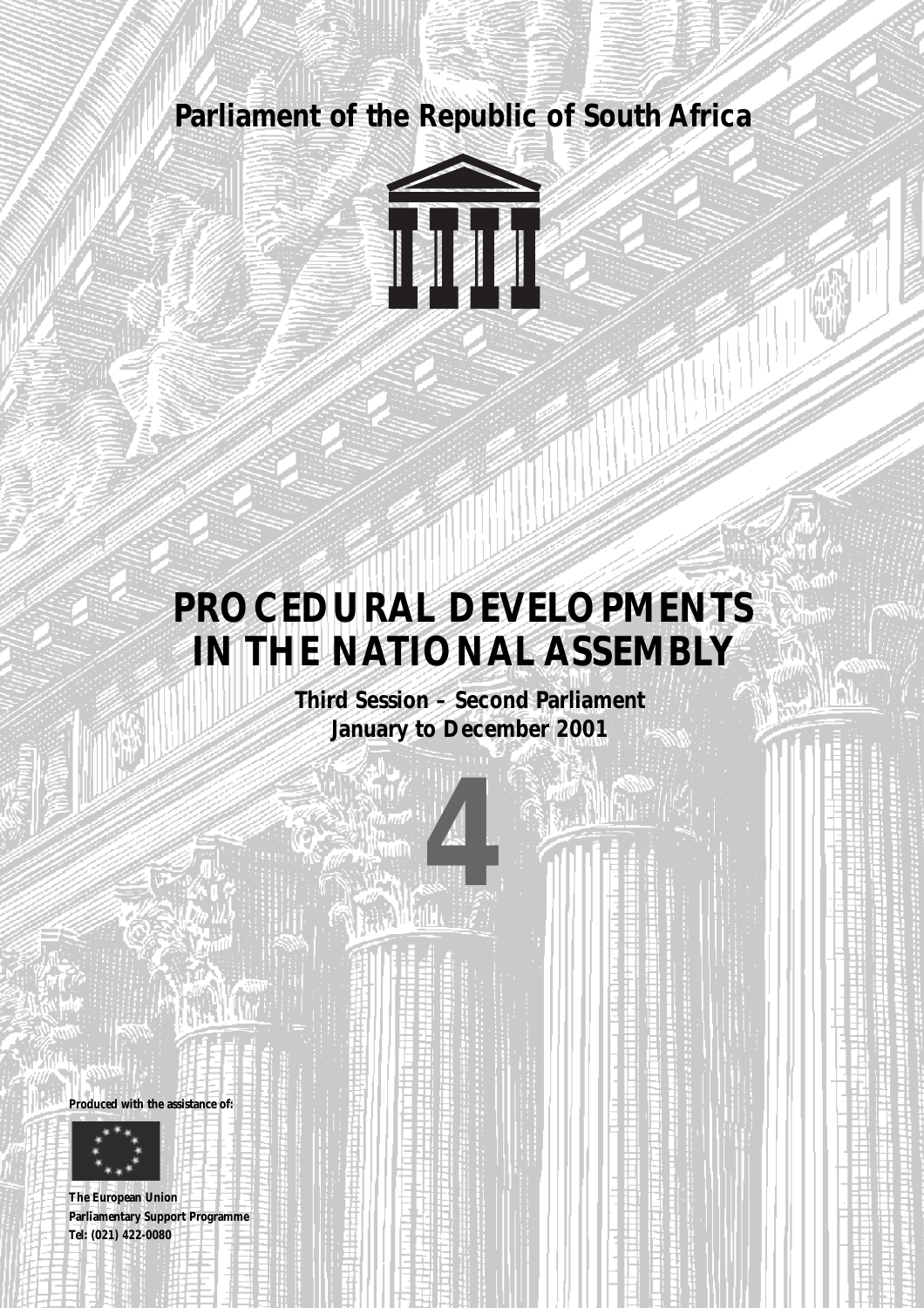



A record of recent events and developments of a procedural nature in the National Assembly of the Parliament of the Republic of South Africa. This periodical is intended to be published quarterly; however, owing to pressure of work and reduced staff capacity, this was not possible in 2001. Accordingly this fourth issue covers the whole of 2001.

**Compiled by:** Staff of the National Assembly Table, Parliament of the Republic of South Africa. PO Box 15, Cape Town 8000. This material may also be found on the webpage of the Parliament of South Africa: http://www.parliament.gov.za

# **CONTENTS**

| PRESIDING OFFICERS & OTHER OFFICE BEARERS                 |
|-----------------------------------------------------------|
|                                                           |
| 2.                                                        |
| PROCEDURAL & RELATED ISSUES                               |
| 3.                                                        |
| 4.                                                        |
| 5.                                                        |
| (a) Signing and tabling of Declaration on the United      |
| Nations World Conference Against Racism and House         |
| resolution thereon                                        |
| (b) Conference on racism organised by Inter-Parliamentary |
| Union in Durban and debate on Final Declaration           |
| (c) Debate on report on World Conference Against Racism   |
| 6. Unparliamentary language: racial insults3              |
| Debates on matters of public importance and<br>7.         |
|                                                           |
| (a) Guidelines for approving requests                     |
| (b) Debate requested by parties and by more than one      |
| Member                                                    |
| (c) Debates requested during recess                       |
| 8. Appointment of ad hoc committee to introduce           |
|                                                           |
| 9. Sequence of business at the start of a sitting day4    |
| 10. Abstention of party minuted although no division  4   |
| 11. Notices of motion not allowed on matter referred to   |
| committee relating to a charge against a member 5         |
| PARLIAMENT'S INVESTIGATION INTO THE GOVERNMENT ARMS       |
| PROCUREMENT CONTRACT                                      |
| 12. Introduction and chronological overview of            |
|                                                           |
| 13. Charges against member brought before committee 7     |
| 14. Separation of powers between parliament and the       |
|                                                           |
| 15. Criticism of parliament by the executive and          |
|                                                           |
| 16. Powers and functions of committees, and relations     |
|                                                           |
| 17. Status of confidential documents before committees9   |
| 18. Role of Speaker in investigation process9             |
| QUESTION TIME IN THE HOUSE                                |
| 19. Trial period for new guidelines for questions         |
|                                                           |
| 20. Questions to deputy president postponed10             |
| 21. Additional supplementary questions allowed 10         |
| PARLIAMENT & THE EXECUTIVE                                |
| 22. Ministerial and executive statements10                |
| 23. Final report of ad hoc committee on report 13 of      |
|                                                           |
| 24. Ministerial directive not supported by portfolio      |
|                                                           |
|                                                           |
| <b>MFMBFRS</b>                                            |
| 25. Appointment of sole member of party as deputy         |
| 26. Delay in new member taking oath12                     |

27. Disciplinary steps against member for abuse of travel facilities..........................................................12

| <b>LEGISLATION &amp; COMMITTEES</b>                         |
|-------------------------------------------------------------|
| 28. Introduction of bill not certified by state law         |
|                                                             |
|                                                             |
| 30. Legislative procedures and legislation affecting        |
|                                                             |
| (a) Amendments to the Constitution                          |
| (b) Other statutory amendments                              |
|                                                             |
| 31. Joint committee of parliament impeded in its work14     |
| 32. Consideration of amendments proposed by the             |
|                                                             |
|                                                             |
| 34. Bill referred back to committee for report the          |
|                                                             |
| 35. Lapsed bill revived and recommitted 15                  |
| 36. Change of name of department and portfolio              |
|                                                             |
| 37. Referral of constitution amendment bill to              |
| portfolio committee on defence15                            |
|                                                             |
|                                                             |
|                                                             |
| 40. Introduction of bills by committees16                   |
| <b>BUDGETARY MATTERS &amp; MONEY BILLS</b>                  |
| 41. Constitutional amendment adjusting definition of        |
|                                                             |
| 42. Establishment of joint budget committee 16              |
| 43. Budget with finance committee for extended period17     |
| 44. Referral of money bills by resolution to committees     |
| other than the finance committee17                          |
| 45. Delay in tabling annual reports - explanations          |
| submitted in terms of public finance management             |
|                                                             |
| PROGRAMMING OF BUSINESS                                     |
| 46. Guidelines for fast-tracking of bills approved in       |
|                                                             |
|                                                             |
|                                                             |
| RELATIONS WITH OTHER BODIES & PARLIAMENTS                   |
| 48. Addresses by heads of state and heads of government .18 |
| 49. Consideration of constitutive act of african union      |
| and draft protocol of pan-african parliament 18             |
| 50. Parliamentary delegation to israel/palestine19          |
| STATUTORY FUNCTIONS OF THE NATIONAL                         |
| <b>ASSEMBLY</b>                                             |
| 51. Extension of period of operation of sections of         |
|                                                             |
| 52. Filling of vacancies in commissions19                   |
|                                                             |
| (a) Commission on Gender Equality                           |
| (b) Human Rights Commission                                 |
| (c) Magistrates Commission                                  |
| (d) Judicial Services Commission                            |
| 53. Approval of recommendations by parliamentary            |
|                                                             |
| <b>THE CHAMBER</b>                                          |
|                                                             |
|                                                             |
| ABBREVIATIONS USED IN THE TEXT 20                           |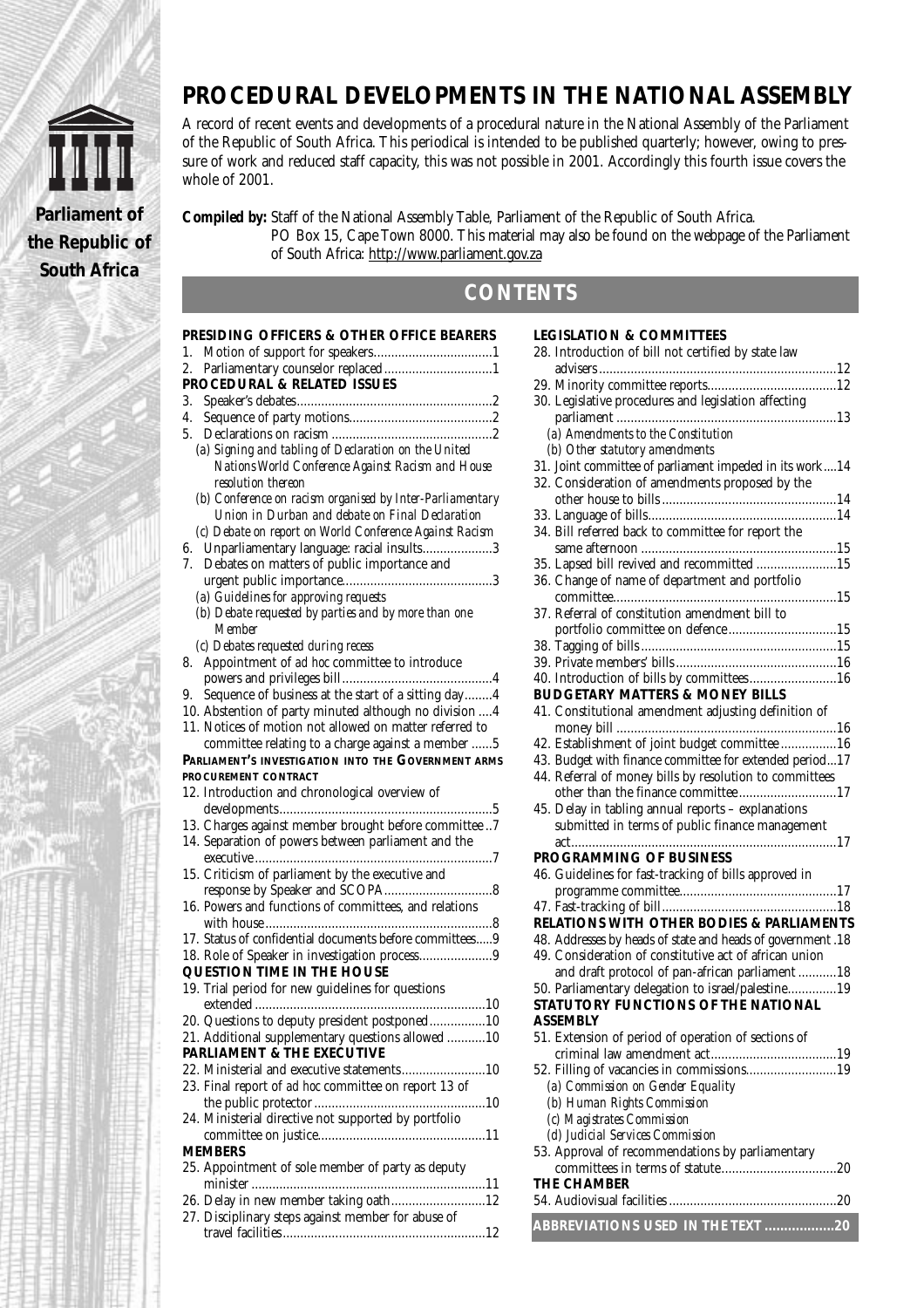# **PRESIDING OFFICERS AND OTHER OFFICE BEARERS**

# **1. MOTION OF SUPPORT FOR SPEAKER**

On 14 May an open letter to the Speaker by the leader of the UDM, Gen BH Holomisa, was published in the Press alleging improper interference by the Speaker into the parliamentary process of investigating the procurement of arms by the Government, and bias in conducting the business of the House.

On the following day, the Speaker made a statement from the Chair asking the House to examine the allegations and determine what action it wished to take, possibly considering the matter of privilege. She pointed out that such grave charges could have serious consequences and attacked the integrity of the House and Parliament. She called upon Members to consider and determine how the matter should be pursued.

On 23 May the matter was discussed at the Chief Whips' Forum. It was agreed that it was necessary to take action to resolve the matter, since the allegations had been widely publicised and were damaging to the Office of Speaker and the image of Parliament. The following options were considered:

**Substantive motion:** This would mean that the matter could be debated on the floor of the House, and amendments could be moved. The question would be decided by the House, which would possibly dispose of the matter.

**Referral to a committee by House resolution; one of the following:**

- The Rules Committee, with the Speaker recusing herself as Chair;
- the Chief Whips Forum, which would have to be assigned this function notwithstanding the Rules, which do not cover such a function. The Speaker would have to recuse herself as a member;
- the Rules Subcommittee on Powers and Privileges, which would also have to be specifically assigned this function by House resolution and be instructed to report directly to the House. Here, too, the Speaker would have to recuse herself;
- a task group appointed from among its members by one of the above structures; or
- an *ad hoc* committee, with clear terms of reference, composed either proportionately in accordance with the numerical strength of parties; or modelled on the Disciplinary Committee and consisting of one member per party, presided over by the Deputy Speaker; or a committee taking proportionality into account, but giving no party an absolute majority. The resolution appointing the committee should specify names, to avoid the Speaker having to appoint members.

The Chief Whips Forum having considered these options, on 7 June the Chief Whip of the Majority Party moved: That the House –  $(1)$  noting  $-$ 

- (a) a letter widely circulated outside this House and authored by BH Holomisa, MP, on behalf of and in his capacity as leader of the United Democratic Movement;
- (b) the unsubstantiated allegations contained in the letter and the media, concerning the conduct of the Speaker;
- (c) that this is the first ever Parliament in a democratic dispensation and the first ever South African Speaker functioning in a democratic and multi-party representative House, guided by an internationally admired and challenging constitutional framework;
- (d) that, as we are a new democratic order, it can be expected that our new democratic institution will be faced with new and complex procedural and constitutional issues; and
- (e) that it is internationally regarded as good practice and convention that in the event of a member wishing to criticise a Presiding Officer that it be done through a substantive motion tabled in the House and not through an attack on the Presiding Officer outside the House; and

(2) believing that the Speaker –

- (a) by virtue of the office she occupies, must play a guiding role in the development of Parliament and the formulation of appropriate procedures and rules; and
- (b) has exercised her role in a manner consistent with the strengthening of Parliament and all representatives within it,

expresses its support for and appreciation of, the role played by the Speaker in protecting and promoting the interests of Parliament and in ensuring the participation of all parties represented in Parliament.

An amendment to the motion was moved by the Chief Whip of the Opposition, as follows: To omit all words after "That" and to substitute: "the House", noting that –

- (1) serious allegations have been made against the Speaker which must be substantiated or refuted;
- (2) the Speaker herself is on record as saying that she favoured an all-party committee without an ANC majority; and
- (3) the outcome of a debate on a confidence motion would be determined by the ANC, irrespective of the arguments and allegations advanced by other parties,and would weaken Parliament and the Office of the Speaker instead of strengthening them,

therefore resolves to appoint an all-party committee to investigate the allegations and the appropriateness of the existing relationship between the Speaker, the majority party and the executive, this committee to report thereon to the House on or before 29 June 2001."After a debate, the amendment was voted down and the majority motion carried after a division.

# **2. PARLIAMENTARY COUNSELLOR REPLACED**

The Speaker announced on 25 January that Ms SC van der Merwe, MP, had been designated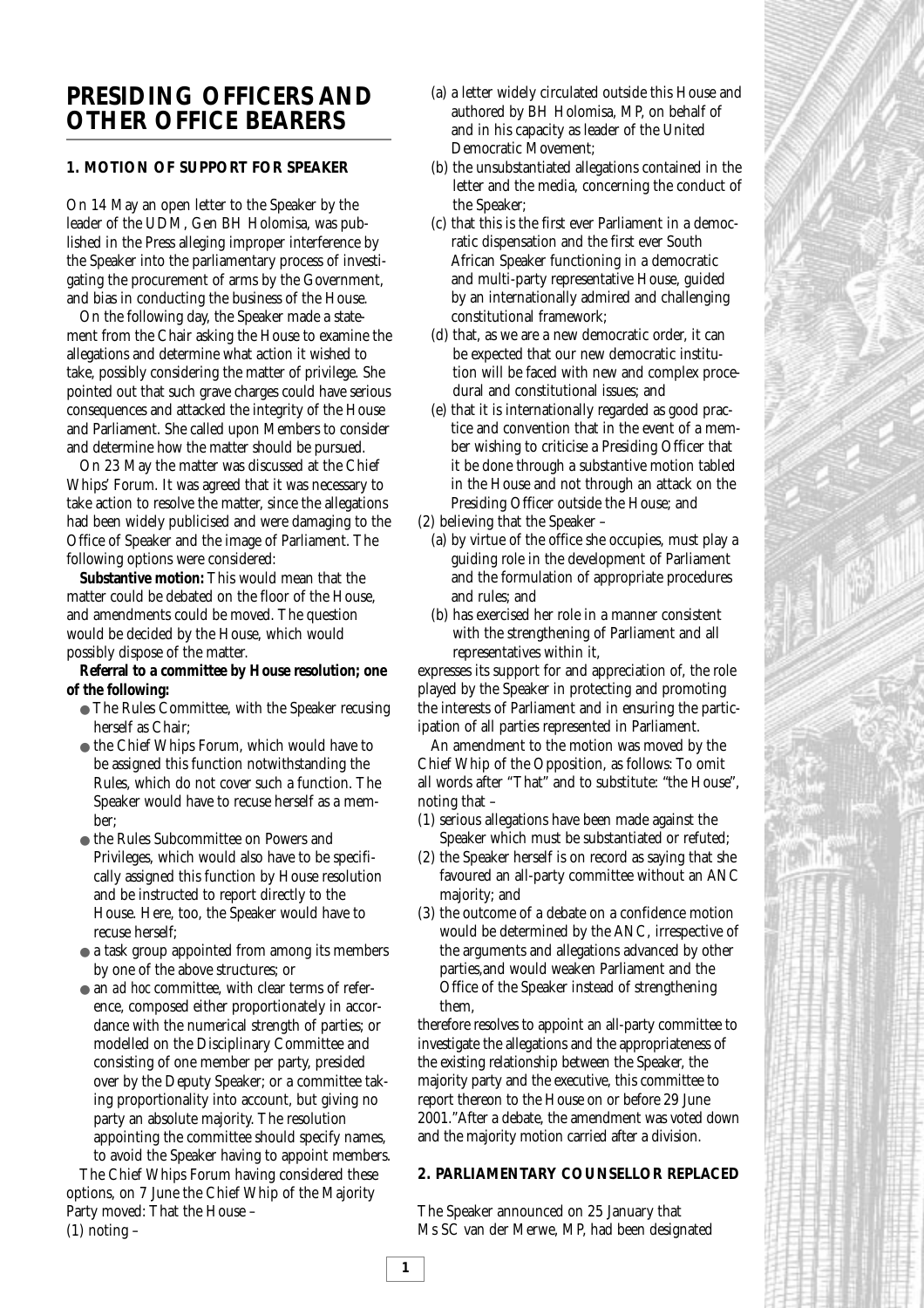Parliamentary Counsellor to the President in terms of the Rules of the National Assembly with effect from 24 January 2001. Ms Van der Merwe replaced Mr C Nqakula, MP, who had been appointed Deputy Minister of Home Affairs [ATC 25 January].

# **PROCEDURAL AND RELATED ISSUES**

- **INTRODUCTION OF BILL NOT CERTIFIED BY STATE LAW ADVISERS** see "Legislation and committees"
- **SAME QUESTION RULE** see *Filling of vacancies in commissions* under "Statutory functions of the National Assembly"
- **JOINT COMMITTEE OF PARLIAMENT IMPEDED IN ITS WORK** see "Legislation and committees"
- **INTRODUCTION OF BILLS BY COMMIT-TEES** see "Legislation and committees"

# **3. SPEAKER'S DEBATES**

On 8 March – International Woman's Day – the Assembly debated the following subject as a Speaker's debate: "Parliamentary follow-up to Beijing +5". The debate was introduced by Ms P Govender, MP, the Chairperson of the Joint Monitoring Committee on Improvement of Quality of Life and Status of Women.

On 25 May – African Unity Day – the Assembly debated the subject of "African unity" as a Speaker's Debate. The debate was introduced by Mr M Ramgobin, MP.

(See *Item 20, Issue 1* for a discussion of Speaker's Debates.)

#### **4. SEQUENCE OF PARTY MOTIONS**

It was decided at the Programme Committee on 13 September that Whips would agree on a sequence for party motions. Agreement was reached at the Chief Whips' Forum on 3 October that the sequence would be changed to correspond with the sequence in which notices of motion are called for in the House, and questions are asked during Question Time, *viz* ANC, DP, IFP, ANC, NNP, UDM, ANC, ACDP/PAC/MF, FF/UCDP/FA/AZAPO.

#### **5. DECLARATIONS ON RACISM**

#### *(a) Signing and tabling of Declaration on the United Nations World Conference Against Racism and House resolution thereon*

On 19 March the Speaker tabled the Declaration (entitled "Tolerance and Diversity: A vision for the 21st Century") on the United Nations World Conference Against Racism, Racial Discrimination, Xenophobia and Related Intolerance. At the same time she announced that following a request from the Executive Co-ordinator for the World Conference against Racism (WCAR) for the Speaker to sign the World Conference against Racism Declaration "in recognition of the historic role that the South African National Assembly has been playing since the end of Apartheid", she had signed the Declaration (ATC p214).

The statement was followed by a debate on a resolution moved by the Chief Whip of the Majority Party to declare the decade 2001 to 2010 as the Decade for National Mobilisation against Racism. In making some introductory remarks, the Speaker stated that the request that she sign the declaration was "a recognition of and tribute to the work of members of the first democratic Parliament elected in 1994, and also to the contribution of of all those who have been members of this second Parliament."

The resolution was adopted together with amendments which inserted in the resolution a reference also to sexism and an instruction to the Programme Committee to schedule a debate on poverty and HIV/Aids before 6 April.

As a result of scheduling difficulties, it was only on 10 May that the House discussed as a subject for discussion: "The fight against poverty and HIV/Aids is an urgent national priority".

#### *(b) Conference on racism organised by Inter-Parliamentary Union in Durban and debate on Final Declaration*

On the occasion of the United Nations World Conference Against Racism held in Durban in August/September, the Inter-Parliamentary Union held a parallel one-day conference for Members of Parliament on 2 September, on the subject "Action of parliaments and their Members in the fight against racism, racial discrimination, xenophobia and related intolerance". Hosted by the South African Parliament and chaired by the Speaker, the conference was attended by more than 300 members of over 50 Parliaments and culminated in a Final Declaration which was presented to the UN Conference on 4 September by the Speaker on behalf of the Inter-Parliamentary Union.

The Declaration, whereby Members attending the conference pledged to actively combat racism and intolerance in various ways, was tabled in the National Assembly (ATC 25 September). The House debated the Final Declaration as a subject for discussion on 18 October. The Speaker opened the debate with a speech from the floor.

On 23 October a motion dealing with xenophobia was moved without notice by the Acting Chief Whip of the Majority Party and adopted without debate. In terms of the motion, the House recognised that Parliament and its Members had a special responsibility to address racism, xenophobia and related intolerances, and committed itself to fighting xenophobia.

#### *(c) Debate on report on World Conference Against Racism*

On 7 November the House debated the following Subject for Discussion: The Report by the Minister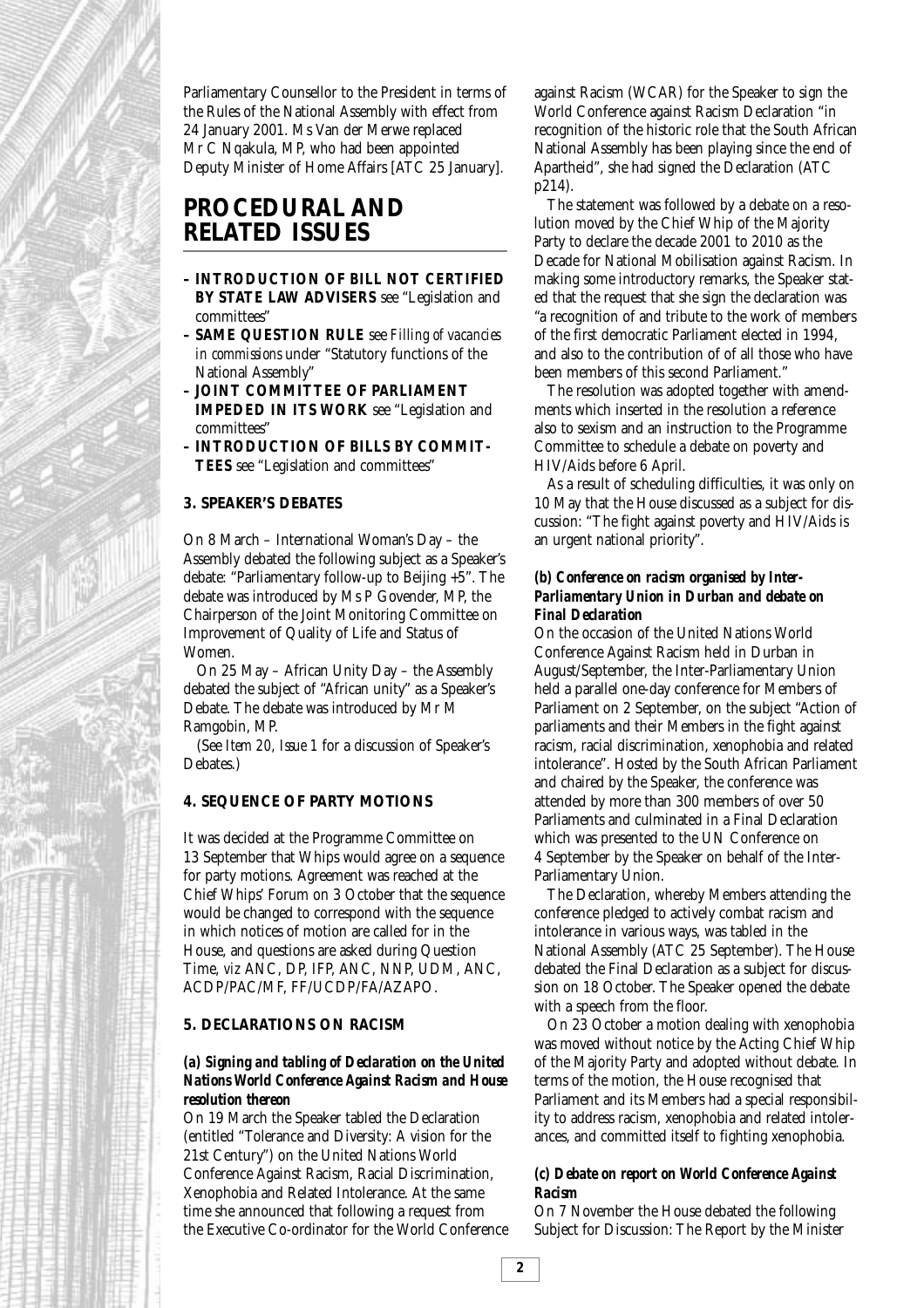of Foreign Affairs on the World Conference Against Racism. The debate had initially been scheduled for 16 October but stood over.

See also *Unparliamentary language*.

#### **6. UNPARLIAMENTARY LANGUAGE: RACIAL INSULTS**

On Thursday, 11 October, while the Deputy Chairperson of Committees was giving a ruling on remarks with a racial connotation made during Question Time the previous week, further remarks were made, giving rise to further points of order that the remarks were racist. Arising out of this, the Chief Whip of the Opposition, Mr DHM Gibson, asked the Deputy Chairperson of Committees, who was in the Chair at the time, to give a general ruling on racial insults in Parliament. He subsequently also wrote a letter to the Speaker in this regard.

The Deputy Chairperson, in a written response to Mr Gibson, pointed out that in her speech from the floor on 18 October, in which she opened the debate on the Declaration of Racism emanating from the IPU conference on racism on 2 September, the Speaker had dealt comprehensively with the issues Mr Gibson had raised in his letter.

In discussing the action Parliament and individual Members can and should take in the fight against racism, the Speaker had stated that in view of our history, it was incumbent on Members actively to take the lead to rid our society of its racist heritage. She emphasised that, also when participating in debates in the House, Members had a unique opportunity actively to inculcate and promote the values of tolerance, diversity and inclusivity, and they should be setting standards in that regard. Rather than be concerned about whether a particular remark was unparliamentary, Members should be sensitive to the message they were conveying.

### **7. DEBATES ON MATTERS OF PUBLIC IMPORTANCE AND URGENT PUBLIC IMPORTANCE**

#### *(a) Guidelines for approving requests*

At a meeting of the National Assembly Rules Committee on 2 March, the Speaker presented the criteria she applied in considering requests for debates on matters of public importance and urgent public importance (Rules 103 & 104) and asked the committee to consider whether it was necessary to put an approved set of criteria into the Rules. No decision was taken, but it was argued that the rule as it stood gave the Speaker the discretion to decide; if criteria were included in the Rules it would impede the flexibility now afforded her. The Speaker said she felt the criteria may need to be expanded.

The Speaker stated that where she found merit in a request, she was obliged to consult the Leader of Government Business, after which the matter went to the programming whips to find a slot for the debate.

At a second meeting of the National Assembly

Rules Committee, on 21 August, an expanded document was distributed reflecting details of current criteria applied (see below). Parties were invited to comment on the criteria.

In addition to the primary requirement that the subject must be topical and relate to a specific matter of recent occurrence, the guidelines were as follows:

- *1. Criteria for debates on matters of public importance (Rule 103 of the National Assembly)*
	- The request must deal with a matter for which the Government can be held responsible.
	- The matter must be definite and specific.
	- The request must not eal with more than one matter.
	- The request will not be granted if the matter can be dealt with by some other means in the near future.
	- The *sub judice* rule applies.
	- The rule of anticipation applies.
	- If approved, the date and time of the debate will be subject to the availability of the responsible Minister.
- *2. Criteria for debates on matters of urgent public importance (Rule 104 of the National Assembly)*
	- The subject matter must be of so serious a nature that it requires immediate attention.
	- The subject must relate to a specific matter of recent occurrence, and not to a general state of affairs or to a matter of policy.
	- Such a request should only be allowed under very special circumstances (eg a sudden emergency).
	- The request must not deal with more than one matter.
	- The request should not be granted if the matter can be dealt with by some other means in the near future.
	- The request must concern a matter for which the Government can be held responsible or that comes within the scope of Ministerial action.
	- The matter must be raised at the earliest opportunity.
	- Adequate notice must be given to the responsible Minister.
	- The *sub judice* rule applies.

### *(b) Debate requested by parties and by more than one Member*

Rules 103 and 104, concerning matters of public importance and urgent public importance respectively, specify that "a private Member" may request the Speaker for such a debate. However, a letter to the Speaker dated 28 March and containing a request for a debate on a matter of public importance, was signed by representatives of nine parties.

The request was granted and the debate – on "The sudden escalation of rural violence in South Africa" – was held on 3 April. The Order Paper reflected that the debate had been requested by the nine parties concerned.

On two occasions requests by two Members from different parties for a debate in terms of Rule 103 were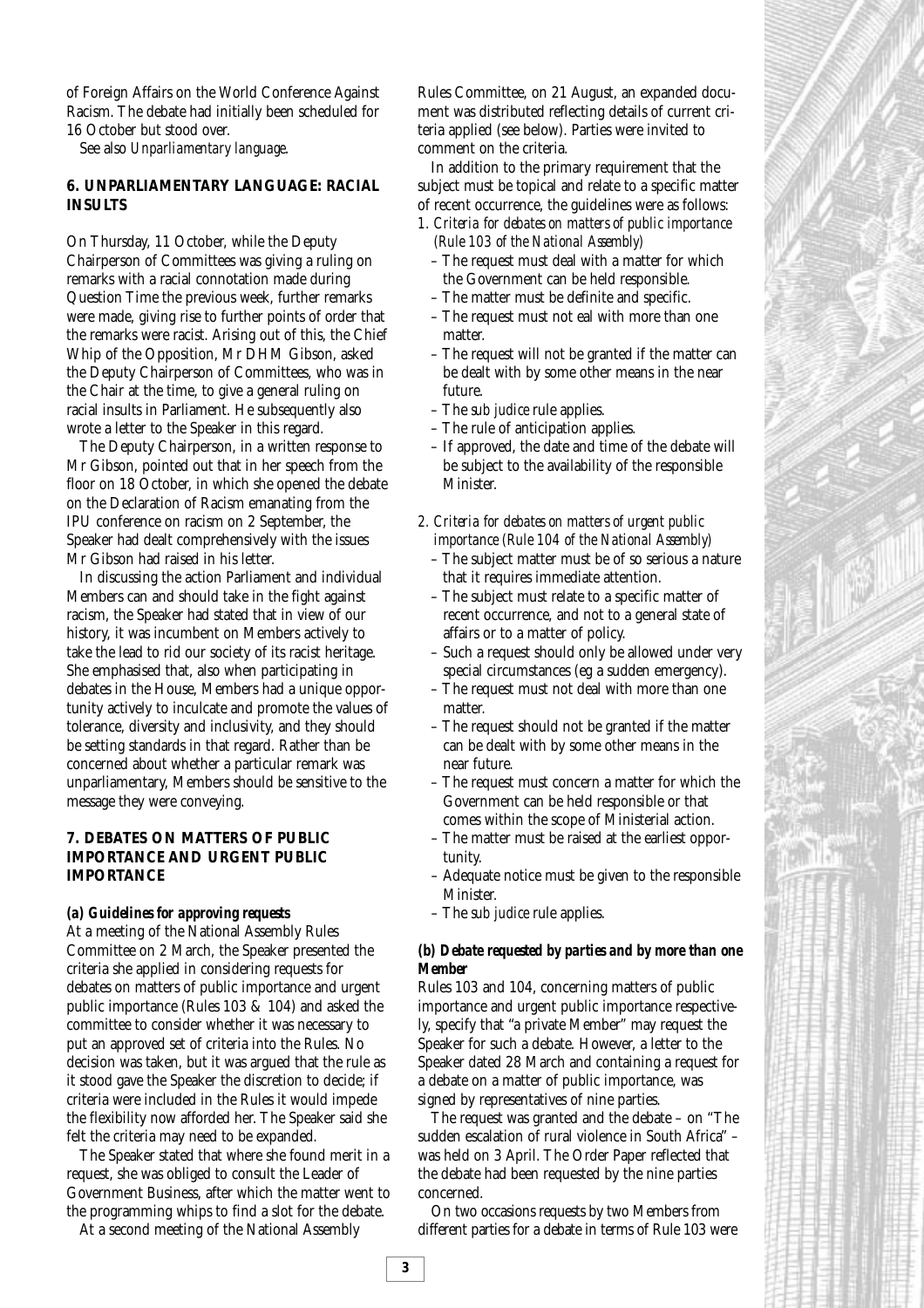

granted. They were "The alarming incidence of child rape and abuse" on 14 November and "The importance of a successful land reform programme; land invasions and the responsibility of parties represented in Parliament to uphold the rule of law" on 15 November. In both instances the matter was published on the Order Paper in the names of both the Members.

#### *(c) Debates requested during recess*

In response to requests for debates in terms of Rules 103/104 received during a recess, the Speaker informed the relevant Members in a private ruling conveyed by letter, that such requests would only be entertained on sitting days, since the Rule refers to the submission of requests on "sitting days".

#### **8. APPOINTMENT OF AD HOC COMMITTEE TO INTRODUCE POWERS AND PRIVILEGES BILL**

The Joint Subcommittee on Powers and Privileges is a subcommittee of the Joint Rules Committee tasked, under the Joint Rules of Parliament, to make recommendations to the Joint Rules Committee to transform the existing law and practice on parliamentary powers and privileges. Arising out of the deliberations of the joint subcommittee it had developed draft legislation to replace the existing Act of 1963. In its final report dated 7 June (ATC 11 June) the joint subcommittee reported as its recommendations, the Second Draft of the Powers and Immunities of Parliament Bill; and the Minutes of the meeting of the Joint Subcommittee held on 4 April 2001.

To take the process forward, on 5 April the House resolved, subject to the concurrence of the NCOP, that the subcommittee report its recommendations to transform the existing law and practice on existing parliamentary powers and privileges, directly to the House; and that an ad hoc committee of the House be appointed to introduce a Bill on the subject. For this purpose the Rule that a joint subcommittee is accountable to, and may only make recommendations to, its parent committee, was suspended. The ad hoc committee, in terms of the resolution, was to –

- consist of 27 members in the following proportions: Majority Party 14, Official Opposition 2, all other parties 1;
- consider the recommendations of the joint subcommittee and introduce a Bill in accordance with chapter 13 (providing for the legislative process) of the National Assembly Rules, and specifically comply with the relevant provisions of the National Assembly Rules 239 and 240 (providing for preparation of draft Bill and introduction of draft Bill before introduction respectively);
- exercise those powers in Rule 138 (providing for general powers of committees) that may assist it in carrying out its task;
- subject to the concurrence of the National Council of Provinces, confer with a corresponding council committee; and

● complete its task by not later than 7 September 2001.

The NCOP appointed an ad hoc committee with similar powers and functions on 5 April.

While the Rules provide for a procedure whereby a committee wishing to introduce a legislative proposal must first obtain the permission of the House, in this instance permission was implicit in the above resolution.

On 11 July the Speaker and the Chairperson of the NCOP announced that the *Ad Hoc* Committee on Powers and Privileges of Parliament (National Assembly) had published a draft *Powers and Immunities of Parliament Bill*, 2001, in the *Gazette* (ATC 11 July). The notice in the *Gazette* invited interested persons and institutions to submit written comments before 1 August 2001.

On 11 September the House adopted a motion moved by the Chief Whip of the Majority party extending the deadline for completion of this task to 2 November.

The committee issued an interim report on 2 November (ATC 13 November) asking for a further extension of its deadline and for prioritisation of its work in 2002, since the scheduling of meetings of the committee presented difficulties in view of Members' other commitments. The report was adopted without debate and the committee's deadline was extended to 31 March 2002 (Minutes 16 November).

### **9. SEQUENCE OF BUSINESS AT THE START OF A SITTING DAY**

On 20 September, before notices of motion were taken, the Speaker announced that by agreement, the Minister of Foreign Affairs would make a statement prior to notices of motion being taken, on the South African Government's response to the terrorist attack on the United States of America on 11 September 2001. This was notwithstanding Rule 29, which provides for statements by Cabinet Ministers after notices of motion and formal motions.

By agreement, no time was set aside on that day for responses to the statement; however, on Wednesday, 30 October, the House in a  $1\frac{1}{2}$ -hour debate discussed the statement as a subject for discussion.

### **10. ABSTENTION OF PARTY MINUTED ALTHOUGH NO DIVISION**

The practice has developed in the Assembly that parties may on request have their abstention from voting recorded during a division. In addition, parties may on request have their objection recorded, as a milder and less time-consuming form of disagreement, without resorting to calling for a division.

On 23 October, on a decision on the second reading of the *Private Security Industry Regulation Bill* [B12B-2001], when other opposition parties requested their objection to be recorded, the AEB asked that its abstention be recorded. The request was complied with although no division had taken place.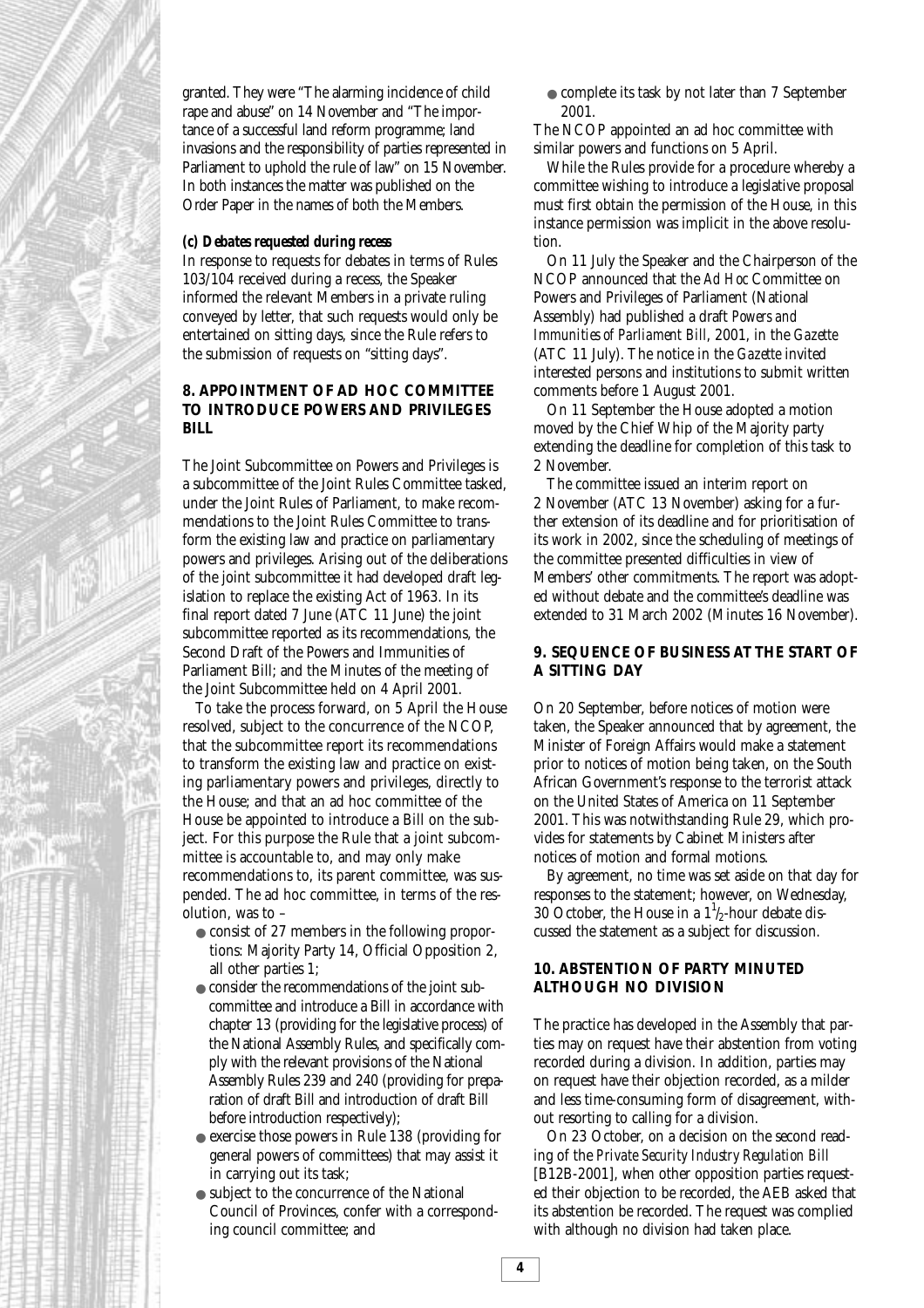### **11. NOTICES OF MOTION NOT ALLOWED ON MATTER REFERRED TO COMMITTEE RELATING TO A CHARGE AGAINST A MEMBER**

On 27 March, when notice was given of a motion referring to allegations of the corrupt acquisition of a motor vehicle by a Member, the Speaker announced that she would disallow notices of motion on the matter, on the grounds that it was being investigated by the Joint Committee on Ethics and Members' Interests. She went on to ask Members to submit any substantive evidence they might have in this regard, to the committee for consideration.

The notice of motion in question and another notice of motion on that day were however allowed on the grounds that while referring to the matter, they did not deal directly with it.

On 28 March the Speaker granted a request by the Member in question, Mr TS Yengeni, to make a statement relating to the allegations against him.

In its interim report on 19 June 2001, the Joint Committee recommended that since the matter was being investigated by the joint investigating team investigating the arms deal, Parliament should await the report of the team, and the committee should consider it in order to proceed with the complaint.

The committee did not conclude its investigation into this charge and charges against other Members during the year.

# **PARLIAMENT'S INVESTIGATION INTO THE GOVERNMENT ARMS PROCUREMENT CONTRACT**

### **12. INTRODUCTION AND CHRONOLOGICAL OVERVIEW OF DEVELOPMENTS**

The Report of the Standing Committee on Public Accounts (SCOPA) on the arms procurement package was adopted by the National Assembly on 3 November 2000 (see *Item 19, Issue 3*). The Report, and developments since its adoption, have raised important legal and procedural issues concerning Parliament's oversight role, the conduct of relations between Parliament and the Executive, the role and functioning of committees, and the disclosure of information presented to committees.

The following is an overview of developments since the adoption of the Report, followed by paragraphs on the related legal and procedural aspects.

#### **Auditor-General's Report**

A report of the Auditor-General entitled "Special Review by the Auditor-General of the Selection Process of Strategic Defence Packages for the Acquisition of Armaments at the Department of Defence [RP161-2000]" was tabled on 20 September 2000 and referred to the Portfolio Committee on Defence and the Standing Committee on Public Accounts (SCOPA) for consideration and report. The report identified concerns relating to aspects of the

arms acquisition by the Government.

**SCOPA's Report on Review by the Auditor-General** SCOPA's 14th report for 2000, dealing with the Auditor-General's "Special Review", was presented to the National Assembly on 30 October. The report recommended "an independent and expert forensic investigation", and continued:

In this regard, the Committee will prepare a brief for such an investigation, which stipulates particular assertions that ought to be investigated, while placing no limitation on the scope of the investigation. In noting the complex and cross-cutting nature of the areas to be investigated, the Committee feels that the investigation would be best served by combining a number of areas of investigative expertise and a number of differing areas of legal competence and authority. It therefore recommends that an exploratory meeting, convened by the Committee, be held within two weeks of the tabling of this Report in the National Assembly. The Auditor-General, the Heath Special Investigating Unit, the Public Protector, the Investigating Directorate of Serious Economic Offences and any other appropriate investigative body should be invited, so that the best combination of skills, legal mandates and resources can be found for such an investigation. Once this is established, the Committee will issue an investigation brief to the team for its input. Also, the chosen investigating body will be requested to report on its progress to the Committee at regular intervals, as well as at the conclusion of its work, so that this can be included in the Committee's final report to the National Assembly on the matter.

On the last sitting day of the year, 30 November, the Assembly adopted SCOPA's report without debate.

#### **Developments after 14th Report adopted**

The exploratory meeting between SCOPA members and "appropriate investigative bodies" – ie the Office of the Auditor-General, the Heath Special Investigations Unit, the Public Protector and the Investigative Directorate for Serious Economic Offences – took place in Pretoria on 13 November 2000. Shortly afterwards, media reports began to appear, including statements by Members of Parliament, suggesting that the Assembly had resolved to recommend to the President that the Heath Special Investigation Unit, amongst others, should be involved in the investigation. The President was urged to heed the Assembly's recommendation. (In terms of the *Special Investigating Units and Special Tribunals Act*, 1966, the Heath Unit, an executive organ of state, could only become involved if the President issued a proclamation to that effect.) The Chairperson of SCOPA and Judge Heath also wrote to the President requesting him to issue the required proclamation.

A Joint Investigating Team, comprising the Auditor-General's Office, the Public Protector and the Investigative Directorate of Serious Economic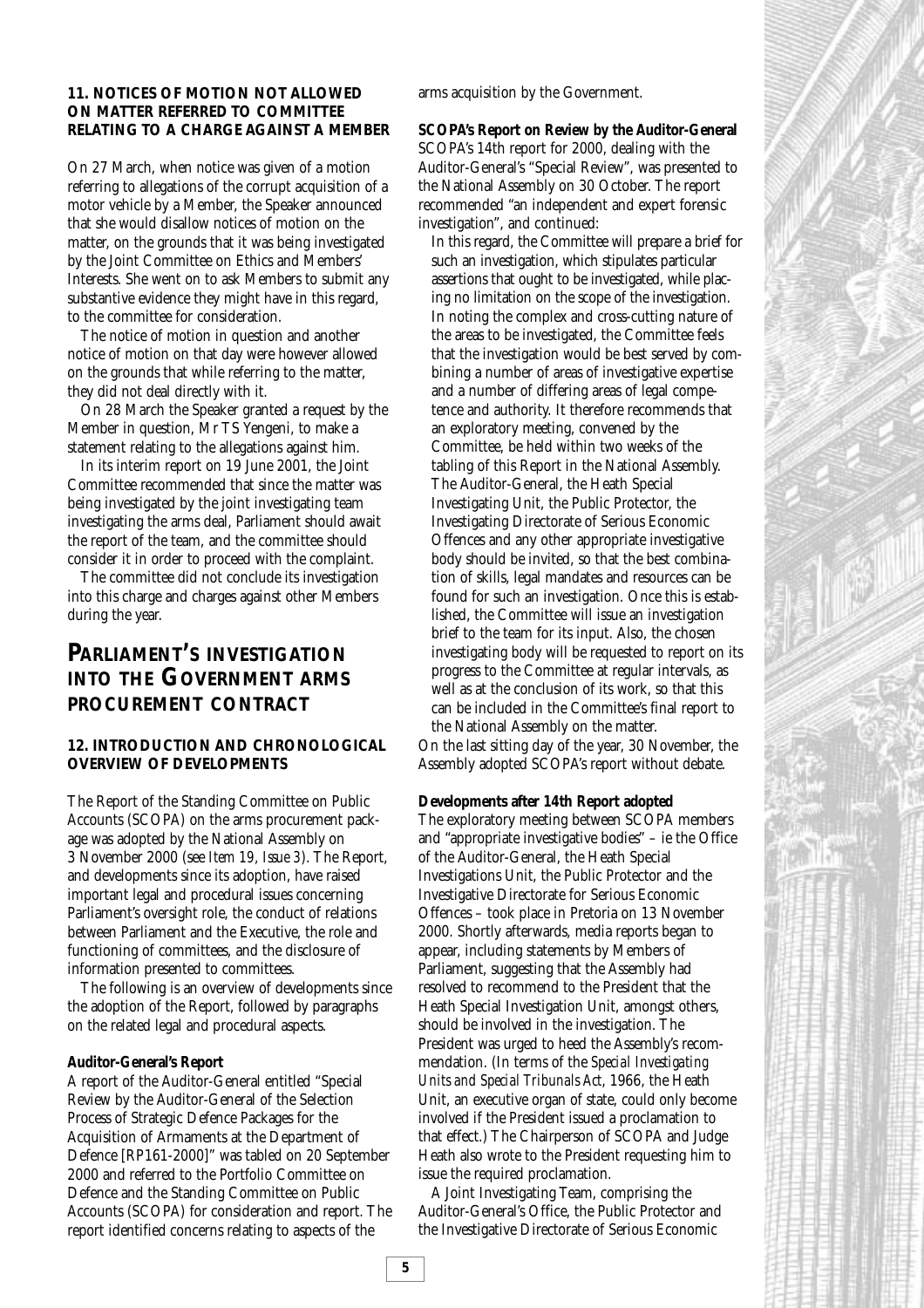

Offences (IDSEO) was formed to carry out the investigation after the exploratory meeting convened by SCOPA on 13 November 2000. An investigation charter, giving a clear description of the Joint Investigating Team's functions, modus operandi and other relevant detail was compiled by the Auditor-General, after the mentioned agencies had held meetings on 16 November and 1 December 2000 (SCOPA Report ATC 4 April 2001).

#### **Speaker's intervention**

In response to the media reports concerning the nature of the resolution that the Assembly had adopted, on 27 December 2000 the Speaker issued a press statement pointing out that through its adoption of the report, the House had not instructed the president to issue any proclamation regarding the work of the Heath Unit. She further pointed out that the proposal that SCOPA direct this external investigation, and that the joint investigating team would report to SCOPA and receive instructions from it, was problematical, in view of the provisions of the Constitution. A committee of the National Assembly had no authority to subcontract its work to the bodies proposed, or require them to undertake any particular activity, or to report directly to it. Such direction as the Assembly may wish to give would require specific referral by a resolution of the National Assembly, and be subject to the procedures provided for in relevant legislation. The mandates and reporting lines of the various bodies were different and arose from the Constitution or particular legislation. Furthermore, the Speaker pointed out that Parliament could not allocate resources to any statutory or constitutional body except through the normal budgetary processes.

#### **Actions by the Executive**

In January 2001 the President exercised his prerogative not to issue a proclamation involving the Heath Unit in the investigation. The political interpretation in some quarters was that the Speaker's press statement had given the President a 'way out'.

On 22 January the Ministry of Defence wrote to the Speaker asking for the return of confidential documents supplied to SCOPA, and stating that the documents had in fact been provided to Parliament illegally. This request was not acceded to.

#### **Letter from Leader of Government Business (LOGB)**

On 19 January the Deputy President, in his capacity as Leader of Government Business, wrote an open letter to Dr Woods criticising Dr Woods and Parliament, and questioning aspects of SCOPA's 14th Report. The letter was copied *inter alia* to the Speaker. Since the letter constituted a public criticism of Parliament, the Speaker, as the responsible presiding officer, addressed a preliminary response dated 29 January to the LOGB dealing with some of the accusations made, and published the correspondence in the ATC (ATC 31 January 2001). The correspondence was also formally referred to SCOPA for consideration and report.

#### **Speaker appears before SCOPA**

On 29 January the Speaker at her own request appeared before SCOPA to explain the steps she had decided to take and to discuss the legal and procedural issues involved.

#### **Second letter from Leader of Government Business**

The Leader of Government Business wrote a second letter, dated 31 January, this time addressed to the Speaker, thanking her for clarifying the background to the issues, and concurring that there were more issues to be addressed. He specified a number of questions which in his view required consideration by SCOPA (ATC 6 Feb 2001).

#### **Handling of confidential documents**

In February the Speaker wrote to the Chairperson of SCOPA advising him to place the confidential documents relating to the arms deal, in the custody of Parliament. A system of ensuring confidentiality, while providing strictly controlled access by SCOPA members, was devised and put in place.

#### **Developments in SCOPA**

In the early part of 2001, the controversy surrounding the arms deal had become a highly charged political battle, with SCOPA as its focus. This made it difficult to find consensus within SCOPA, which prior to these events had operated on a consensus basis. During the same period, political parties made changes to their representation within SCOPA.

On 13 February a meeting was held between the Speaker, SCOPA and the Heads of the Investigating Team to clarify issues relating to documentation and accountability.

On 26 February three Ministers who had had a direct role in the armaments procurement process – the Ministers of Finance, Defence, and Trade and Industry – appeared before SCOPA to present their views. They outlined the processes followed in arriving at decisions concerning the awarding of prime contracts in Strategic Defence Procurement.

On 4 April the committee produced an interim progress report in response to a request from the Speaker to produce a report by the end of the first term. Growing demands were made at this time by minority parties for committee reports to include minority reports, to enable all shades of opinion to be conveyed.

#### **Criticism of Speaker**

In early May there were media reports of an interview with the Chair of SCOPA, Dr Gavin Woods, in which he claimed that the Speaker had, "by design", been instrumental in sidelining SCOPA and impeding its work. The Speaker responded in a letter dated 11 May, copied to all members of SCOPA, in which she pointed out that such criticism should be raised substantively within Parliament, asserted the correctness of her actions, and rejected the charge that she had sidelined the committee.

On 14 May General Holomisa, leader of the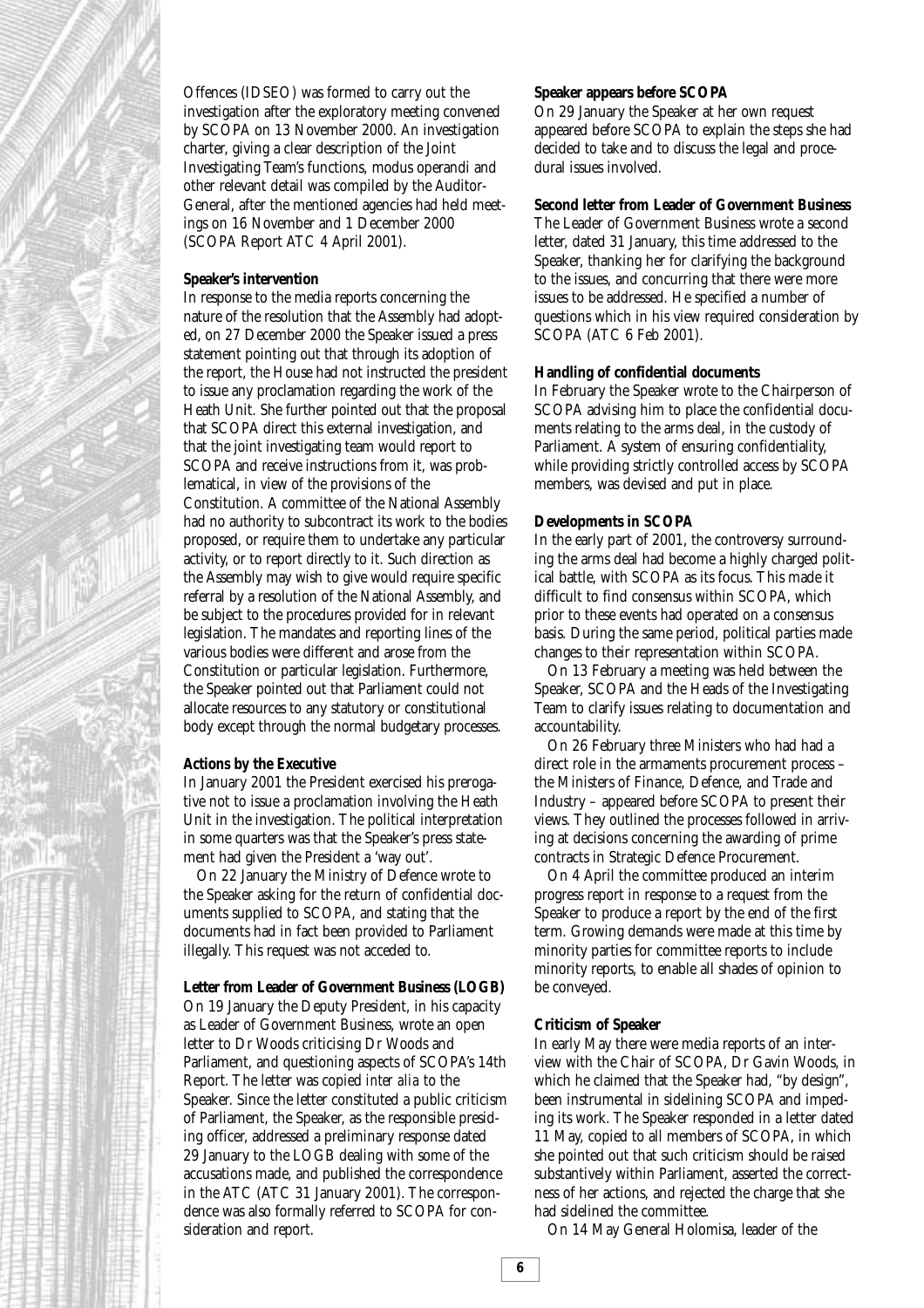UDM, published an open letter to the Speaker, making substantial and direct allegations of improper conduct on her part in relation to SCOPA and the investigation into the arms acquisition. The Speaker responded with a statement in the House on 15 May, identifying and responding to the main points of the accusation, and leaving it to the House to decide what appropriate action to take. On 23 May the Chief Whips' Forum, a National Assembly multiparty forum of senior whips, having considered various options, decided to deal with the allegations by way of a substantive motion in the Assembly.

A substantive motion moved by the Chief Whip of the Majority Party on 7 June was debated in the Assembly expressing support for the Speaker in the light of the allegations made against her by General Holomisa. An opposition amendment was defeated and the original motion adopted after a division. The Speaker did not participate in the debate.

#### **SCOPA report**

SCOPA tabled its Second Report, for 2001 on 30 May (ATC 1 June 2001), dealing *inter alia* with the criticism by the Leader of Government Business. This was purely a majority report. The report conveyed that it had not been possible to achieve unanimity, and that dissenting minority views were available in the minutes of the committee. This report was not considered by the House during 2001.

#### **Speech from floor by Speaker**

On the occasion of the consideration of the Budget Vote on Parliament on 20 June, the Deputy Speaker being in the Chair, the Speaker made a political speech from the floor on the controversy surrounding SCOPA, and discussed the issue of the Speaker belonging to a political party.

#### **Speech on Parliament and the Executive by Deputy President**

On 21 June the Deputy President spoke in the Vote on the Presidency on relations between Parliament and the Executive, reaffirming the commitment of the Executive to support Parliament and give it the kind of backing it needed to perform its functions.

#### **Tabling and consideration of Joint Investigation Report**

The Joint Investigation Report produced by the investigating agencies was presented to Parliament on 14 November 2001 at a meeting in the National Assembly Chamber to which all Members of both Houses were invited. Immediately afterward, the Team briefed all the committees with an interest in the arms deal, and answered questions.

The report was formally tabled and referred by the Speaker to SCOPA and all other relevant committees, to consider issues and findings within the area of competence of each. The report was also forwarded to the Executive. The committees were instructed by the Speaker to report by 6 December. Owing to time constraints, the committees agreed to hold a joint

meeting with the Team with a view to a process of interaction. This joint meeting took place on 4 and 5 December and was, by agreement, chaired by the Chairperson of Committees, an elected presiding officer, assisted by the Deputy Chairperson of Committees.

The relevant committees all reported by the end of the year; their reports have not yet been considered by the National Assembly.

#### **List of confidential documents published**

In an announcement on the ATC (27 November 2001) the Speaker listed the confidential documents in the custody of Parliament. The list was also published on the parliamentary website.

#### **13. CHARGES AGAINST MEMBER BROUGHT BEFORE COMMITTEE**

National Assembly Rule 136 provides: "If any information charging an Assembly member comes before a committee, the committee may not proceed upon that information, but must report it to the Speaker without delay." Accordingly, when reports appeared in the press that papers had been submitted to SCOPA which implicated Members of Parliament in irregularities, the Speaker wrote to the chairperson pointing out that the committee could not proceed with any charge against a Member, and must refer any such charge to her. After obtaining and scrutinising the relevant papers, the Speaker concluded that they contained no allegations of substance against any Member. She accordingly, on subsequently addressing SCOPA, informed the committee that there was no charge against a Member on which she needed to take action.

#### **14. SEPARATION OF POWERS BETWEEN PARLIAMENT AND THE EXECUTIVE**

The SCOPA 14th Report of 2000 recommended an independent forensic investigation of the arms deal "combining a number of areas of investigative expertise", and stated that it would compile a brief for this investigation. With a view to arranging such an investigation, it held an exploratory meeting with a number of investigative bodies.

In her press statement on 27 December 2000 and her subsequent address to SCOPA, the Speaker pointed out that Parliament cannot, through a committee or otherwise, issue binding instructions to the Executive or any of its agencies, except by passing legislation, nor could it require agencies reporting to the Executive or independent agencies, to report to it except in terms of the constitutional oversight role of Parliament. The statement went on:

The mandates and reporting lines of the various bodies which were convened by the Public Accounts Committee vary and arise from the Constitution or particular legislation. Some such as the Public Protector report to Parliament, others to the relevant Minister. A Committee of the National Assembly has no authority to subcontract its work to any of these bodies, or require them to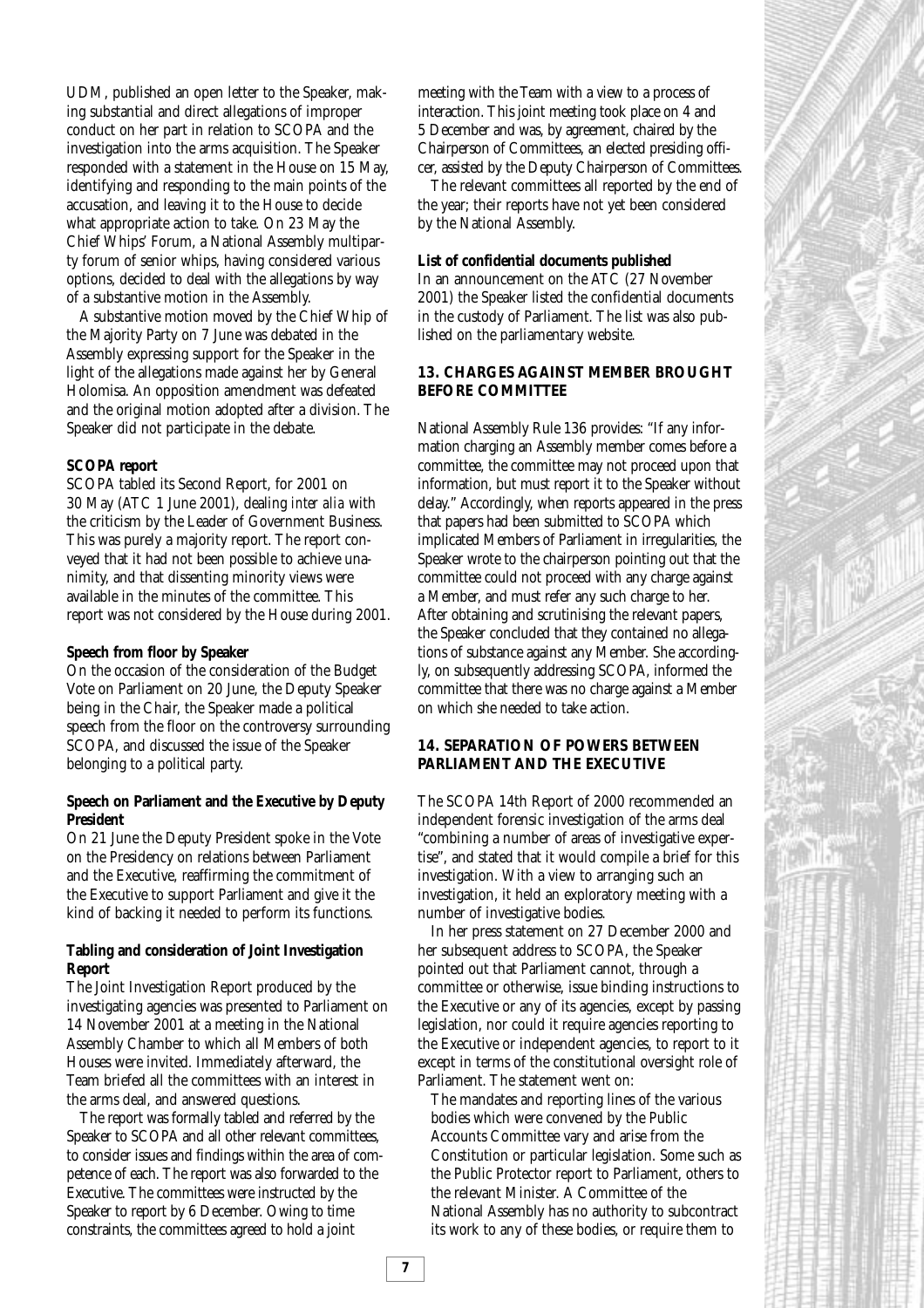

undertake any particular activity, or to report directly to the Committee.

Furthermore, Parliament could not separately fund such investigations by executive agencies – in terms of the Constitution the only way in which Parliament can vote funds for the Executive, is by way of the Budget.

This did not, however, prevent the committee from meeting and holding discussions with these or other bodies, or receiving submissions or information, in accordance with its oversight role.

In the event, the Joint Investigating Team was composed of the Office of the Auditor-General (which also prepared the brief for the investigation), the Public Protector and the Investigating Unit of Serious Economic Offences. SCOPA continued with its oversight role and called the relevant Ministers to appear before it to present the Executive's role in the arms acquisition.

#### **15. CRITICISM OF PARLIAMENT BY THE EXECUTIVE, AND RESPONSE BY SPEAKER AND SCOPA**

The Deputy President, in his capacity as Leader of Government Business (LOGB), on 19 January 2001 wrote an open letter to Dr Woods, copying it to the Speaker, the media, the diplomatic corps and relevant role-players. The letter, a response to Dr Woods' letter to the President requesting inclusion of the Heath Unit in the investigation, was an attack on Dr Woods but also, and more particularly, on Parliament, criticising Parliament for acting in an unprofessional manner by levelling charges of corruption without producing evidence to back up the allegations. It questioned aspects of the 14th Report, maintaining that SCOPA had "seriously misdirected itself and thus arrived at decisions that are not substantiated by any facts" and went on to contend that allegations of corruption, for which no evidence had been provided, had been made against the Executive as well as friendly foreign states and firms, on an unfounded assumption that they were "prone to corruption".

Since the letter to Dr Woods contained public criticism of Parliament, the Speaker, as the responsible presiding officer, wrote a preliminary response to the LOGB dealing with some of the accusations made, and copied the LOGB's letter together with her response, to all members of SCOPA with the instruction that SCOPA consider this correspondence and the issues that it brought up and in due course report on all of these issues. In her response to the LOGB, the Speaker pointed out *inter alia* that –

- The 14th Report recommended an independent and expert forensic investigation for which the Committee would prepare a brief, and further that "an exploratory meeting convened by the committee" should be held to which four named and possibly other investigative bodies should be invited.
- The report did not recommend that any or all of those bodies must be included, nor did it refer to the procedural and constitutional issues that would arise should Parliament wish to involve or instruct

either independent or executive agencies or organisations in its inquiries.

● There were differences among members of Scopa on what the report was intended to convey; if it was deemed necessary by the Committee, it may pursue this and make a specific recommendation to the Assembly.

The letter from the LOGB and the Speaker's response were published in the ATC (31 January 2001).

In response, the Leader of Government Business wrote a second letter, this time addressed to the Speaker, thanking her for clarifying the background to the issues and concurring that there were more issues that SCOPA needed to address. The letter indicated that it would be necessary to substantiate the conclusions reached by SCOPA. This letter was also tabled (ATC 6 Feb 2001) and copied to SCOPA.

SCOPA's Second Report of 2001 dealt *inter alia* with the issues raised in the LOGB's first letter. This more substantive report outlined the nature of the investigation taking place. It also dealt with the criticism by the Leader of Government Business, stating: "As regards the general characterisation of the international arms industry being corrupt, the Committee restates its position that there was never any intention to taint the Cabinet as being prone to corruption and dishonesty." An interpretation of the 14th report was provided, to the effect that that there had been no recommendation to include the Heath Special Investigating Unit in the Team. The report did not incorporate recommendations.

On 21 June 2001 the Deputy President made a speech in the Vote on the Presidency, in which he reaffirmed the commitment of the Executive to support Parliament and give it the kind of backing it needed to perform its functions. He acknowledged that Parliament needed to conduct an investigation into the arms deal and that it was its constitutional right to do so.

### **16. POWERS AND FUNCTIONS OF COMMITTEES, AND RELATIONS WITH HOUSE**

In her statement dated 27 December 2000, the Speaker said:

Unlike the position in some other countries, in South Africa committees [of the National Assembly] draw their mandate from and are accountable to the National Assembly and function in terms of the Rules. The mandates and reporting lines of the various bodies which were convened by the Public Accounts Committee vary and arise from the Constitution or particular legislation. … A committee of the National Assembly has no authority to subcontract its work to any of these bodies, or require them to undertake any particular activity, or to report directly to the Committee. … The Committee may, however, meet with and hold discussions with these or any any other bodies, or receive submissions or information.

On a later occasion the Speaker clarified that accountability to Parliament on the part of the Executive and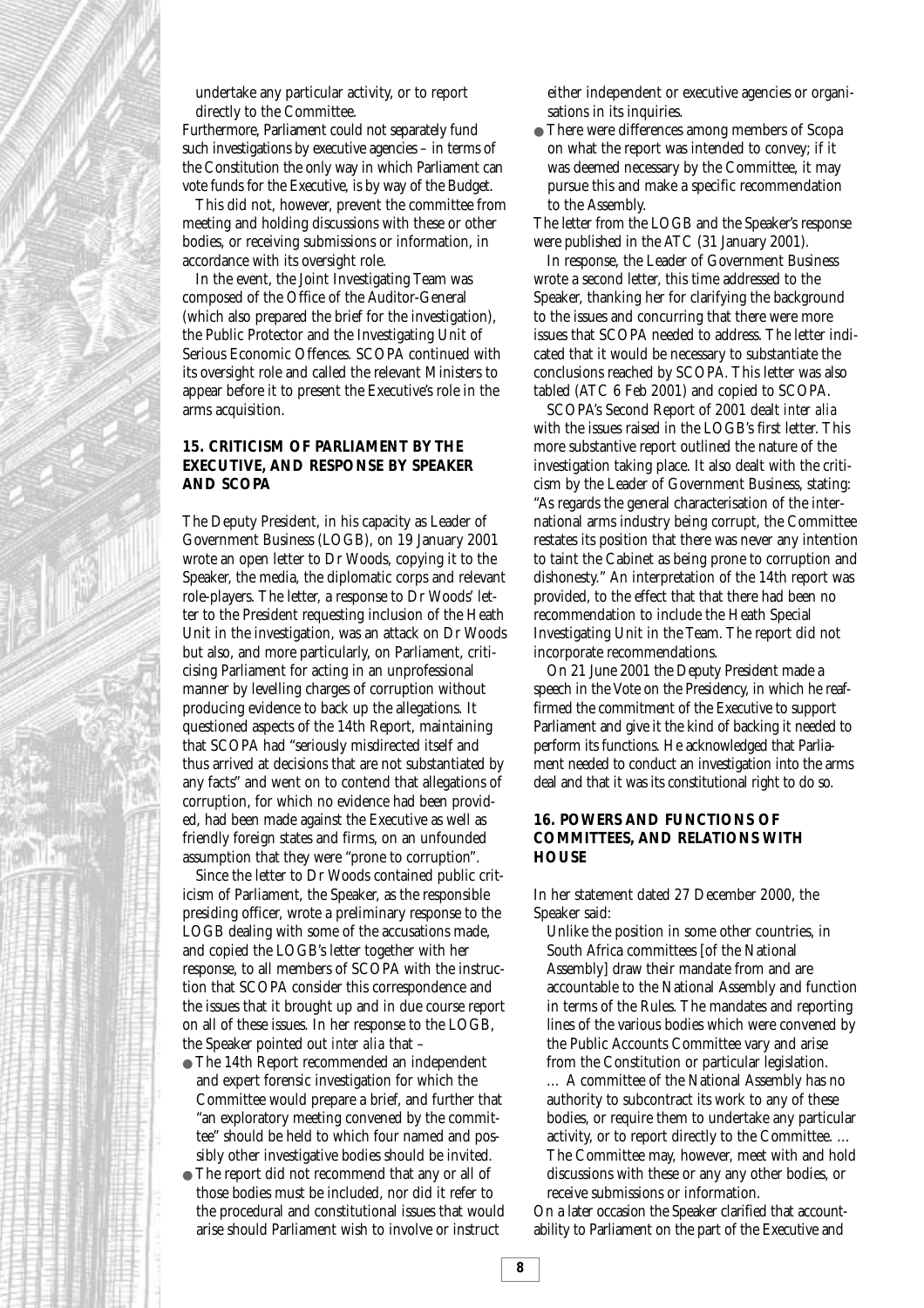independent bodies established in terms of the Constitution was not accountability in respect of the substance of investigations, and SCOPA could not coordinate the investigation. Parliament's interest was to make sure there was a result. Bodies could give SCOPA information or exchange information, but these bodies were not directly accountable to Parliament.

# **17. STATUS OF CONFIDENTIAL DOCUMENTS BEFORE COMMITTEES**

On 22 January 2001 the Ministry of Defence, in a letter to Dr Woods, requested that the confidential documents supplied to SCOPA be returned, and stated that the documents had in fact been provided to Parliament illegally. After consulting the Speaker, Dr Woods, the chairperson of SCOPA, agreed to respond to the effect that the documents would remain in the possession of Parliament and that a process would be put in place to ensure that they would remain secret and confidential. The Speaker wrote to the Chairperson of SCOPA on 6 February advising him to place the confidential documents relating to the arms deal in the custody of Parliament. A system of ensuring confidentiality, while providing controlled access by SCOPA members, was devised and put in place.

### **System for controlled access to confidential documents**

When it became known that SCOPA was in possession of top secret government documents, and after the decision had been taken that the documents would be retained by Parliament, the Speaker instructed that arrangements be made to ensure their safety and continued confidentiality. The relevant documents were obtained from the committee chairperson, listed, and the following procedure followed:

The documents were placed in a safe set aside for this purpose equipped with two different locks. One key was held by the Speaker or her nominee, and the other by the Secretary to Parliament or his nominee.In the event, the nominees were the Secretary to the National Assembly and the Parliamentary Security Advisor. In order to gain access to the documents it was necessary for both key-bearers to unlock the safe, take the documents to a controlled venue and there, in a formal way, make them available to Members. Members required the authority of the chair of SCOPA to gain access, and on this basis block times were set aside during which all the relevant Members had access.

It was decided that only full – not alternate or coopted – members of SCOPA may have access. On entering the venue, Members had to identify themselves, sign a register and record their time of entering and leaving the venue.

The Serjeant-at-Arms was present in the viewing venue – a committee room – at all times while the documents were on view, and a policeman stood guard outside. No cameras, recording instruments or other gadgets could be brought in. Members were

cautioned that the contents of the documents may not be disclosed; and that any breach would amount to a breach of parliamentary privilege and contempt of Parliament.

The documents are still in the possession of Parliament.

### **18. ROLE OF SPEAKER IN INVESTIGATION PROCESS**

In her speech in the National Assembly on 20 June 2001, on the occasion of the debate on the Vote on Parliament, the Speaker spoke of the responsibility of presiding officers "to help shape the legislature in accordance with fundamental democratic values and principles … In doing so, we inevitably have to interpret [the Constitution and the Rules] to the best of our ability and it is always open to the House to declare its different understanding or interpretation, and to expect the presiding officers to act accordingly."

In the course of developments the Speaker intervened on several occasions:

- (1) She alerted SCOPA that in terms of the Rules it could not proceed on charges against Members that were brought before it.
- (2) On 27 December, in response to media reports reflecting confusion as to the significance of the adoption by the National Assembly of the SCOPA 14th Report, the Speaker issued a press statement:
	- clarifying the nature of an Assembly resolution;
	- pointing out that constitutionally committees cannot subcontract work to external agencies in conflict with the legal mandates and reporting lines of the latter;
	- pointing out that committee chairpersons cannot on major issues act without the committee's agreement; and
	- pointing out that Parliament cannot allocate resources to external agencies other than through budget processes.
- (3) On confidential documents in SCOPA's possession she:
	- advised on a request from the Ministry for their immediate return;
	- instructed that they be placed in Parliament's custody; and
	- approved procedures for the documents to be accessed.
- (4) Since the open letter by the Leader of Government Business addressed to Dr Woods constituted a public criticism of Parliament, she sent a preliminary response and referred the correspondence to SCOPA;
- (5) At her own initiative, she appeared before SCOPA to brief SCOPA members, and took the opportunity to urge SCOPA to continue with its own investigations.
- (6) She urged SCOPA to report progress to the House before the end of the first term.
- (7) She responded in writing to the Chairperson of SCOPA on claims he had made in the media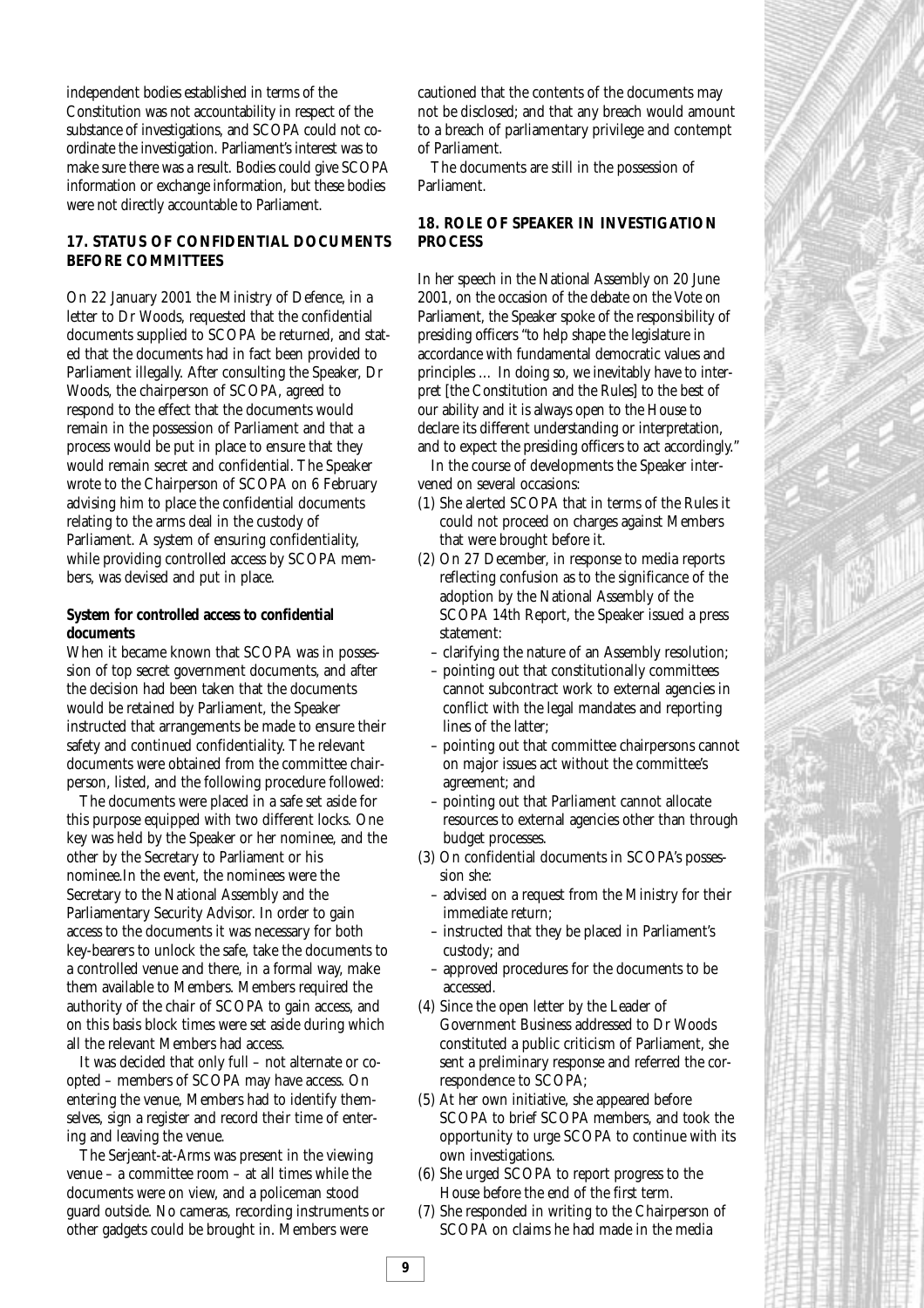

concerning her interventions. The letter, dated 11 May, was copied to all members of SCOPA.

- (8) She reported to the House on specific allegations against her in an open letter by General Holomisa, suggesting that the House take a decision on how to proceed;
- (9) She made a political speech from the floor in the House during the debate on the Parliamentary Budget Vote, prefacing it with the words: "I'll take advantage of the suggestion by the Leader of the Opposition that having stepped off my throne I enter the hurly-burly of contested politics, but it is not a path I intend to pursue hereafter." Referring to criticism of membership by the Speaker of a political party, and suggestions that this gave rise to bias, she stated: "Surely what is of relevance in this context is to assess whether any particular judgment or action is motivated by party-political advantage. The critical factor in considering the conduct of any Speaker, is not a perceived conflict between parliamentary responsibility and loyalty, but gauging specific actions in the context of the responsibilities placed on the office bearer by the Constitution and the Rules."; and
- (10) In an announcement on the ATC (27 November) the Speaker listed the confidential documents in the custody of Parliament. The list was also published on the parliamentary website.

# **QUESTION TIME IN THE HOUSE**

### **19. TRIAL PERIOD FOR NEW GUIDELINES FOR QUESTIONS EXTENDED**

It was reported in *Issue 3* that a new procedure for questions for oral reply had been introduced on 5 April 2000, and that during 2000 the trial period was extended to 14 February 2001. During the first half of 2001 the Chief Whips' Forum appointed a subcommittee of the Forum to evaluate the trial system and make proposals to the Forum with a view to finalising the new system and including it in the Rules. The Subcommittee, having met on a number of occasions and considered written submissions by various parties, reported on 22 May that it had been able to reach agreement on some, but not all aspects of the new system.

The Chairperson of the Forum reported to the National Assembly Rules Committee on 21 August that the Forum had assessed the principle of the new question system and decided that the matter needed to be formalized. On his suggestion, the matter was referred for drafting to the Subcommittee on Review of Assembly Rules.

During the year, the trial period was further extended by resolution of the House on five occasions, the last two – on 26 June and 13 November – after a division as some of the opposition parties indicated that they are in principle opposed to key aspects of the proposed new system. In terms of the

resolution adopted on 13 November, the trial period has been extended to 20 March 2002.

# **20. QUESTIONS TO DEPUTY PRESIDENT POSTPONED**

Owing to unavailability of the Deputy President to answer questions on Wednesday, 28 March, the House adopted a resolution on the preceding Tuesday that such questions would be delayed until Thursday, 29 March. Accordingly, the full two hours of Question Time on Wednesday were devoted to Questions to Ministers. However, on Thursday, 29 March, the Deputy President being still unavailable, a further motion was adopted that the questions not be taken on that day. Questions to the Deputy President were subsequently taken on Wednesday, 4 April. No additional time was allocated for Questions on that day.

#### **21. ADDITIONAL SUPPLEMENTARY QUESTIONS ALLOWED**

In terms of the guidelines for questions currently being applied, four supplementary questions are allowed following a Minister's reply to a question. During Questions to the Deputy President on 17 October, after the fourth supplementary question had been replied to, the Speaker announced that in view of the importance of the subject of the relevant question for South Africa (the peace process in Burundi), she would allow two more Members who had their hands raised, to ask supplementary questions. This procedure took place with the tacit consent of the House.

# **PARLIAMENT AND THE EXECUTIVE**

**– APPOINTMENT OF SOLE MEMBER OF PARTY AS DEPUTY MINISTER** see "Members"

#### **22. MINISTERIAL AND EXECUTIVE STATEMENTS**

In the course of the year. 10 Ministerial and Executive statements were made in the House.

In order to avoid having to pass a resolution on each occasion specifying times for responses by parties, on 9 October the House adopted a motion specifying speaking times for party responses, if any, to such statements for the remainder of the year. The times allocated were as follows: ANC, 5 minutes; DP, 4 minutes, IFP, 4 minutes; NNP, 3 minutes; UDM, 2 minutes; all other parties, 1 minute each.

### **23. FINAL REPORT OF AD HOC COMMITTEE ON REPORT 13 OF THE PUBLIC PROTECTOR**

On 1 March the report of the Ad Hoc Committee on Report 13 of the Public Protector (see *Item 24, Issue 3*) was published (ATC p143). This report arose from a request made by the Assembly to the Public Protector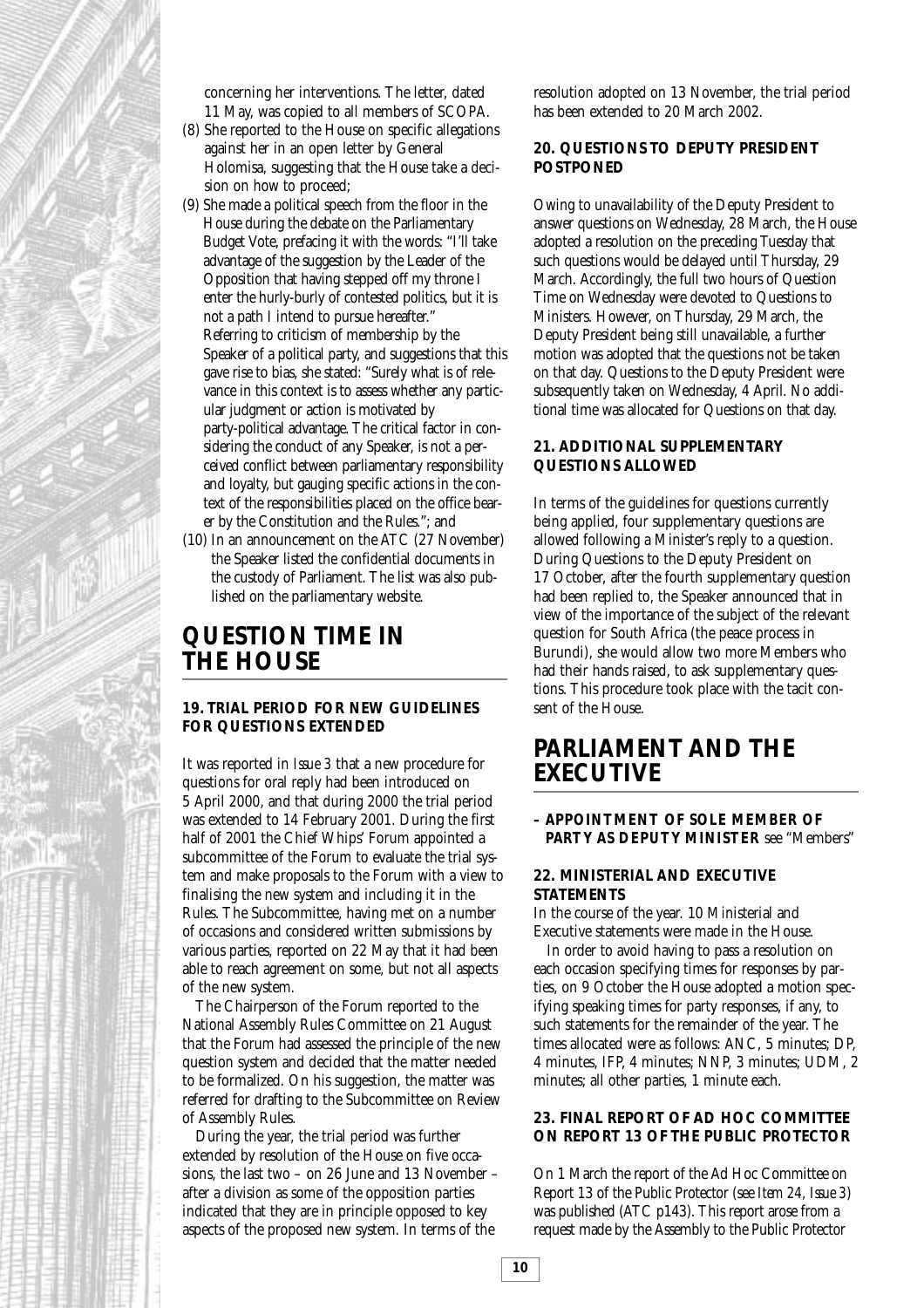in August 1997 to investigate and report on allegations by the then Minister of Mineral and Energy Affairs, PM Maduna, MP, concerning irregularities in the Strategic Fuel Fund (SFF) and reporting thereof by the Auditor-General. The Public Protector's report had criticised Minister Maduna for his remarks and proposed that sanctions against the Minister be considered.

The report of the ad hoc committee recommended that recommendations in the Public Protector's report be referred to a variety of Assembly committees, the committees to consider these matters and to report back. Concerning the Public Protector's recommendation that "Parliament make a pronouncement regarding the accountability of the Minister and any possible sanction which Parliament might consider appropriate", the ad hoc Committee recommended that it would not be appropriate for the Committee to make a pronouncement on an appropriate sanction in the case in question, but instead that these matters be referred to the Rules Committee of the National Assembly to consider any amendments to the Rules of the National Assembly and/or the Powers and Privileges of Parliament Act that might be appropriate. This recommendation was made on the following grounds:

- The process of pronouncing on accountability and sanctions is a judicial or quasi-judicial one. Since the Committee was not constituted as a disciplinary committee, this fell outside its mandate.
- The Minister had duly apologised unreservedly and unconditionally retracted his remarks.
- The committee quoted the judgment of the Supreme Court of Appeal in the matter of *The Speaker of the National Assembly vs De Lille and Another 1999 (4 SA 863 SCA)*, as follows: "There is … nothing in the "Rules and Orders" of the Assembly which qualifies, in any respect relevant to the appeal, the right to freedom of speech in the Assembly which s58(1) guarantees. More directly, there is nothing which provides any constitutional authority for the Assembly to punish any Member of the Assembly for making a speech through an order suspending such Member from the proceedings of the Assembly. The right of free speech in the Assembly protected by s58(1) is a fundamental right crucial to representative government in a democratic society. Its tenor and spirit must conform to all other provisions of the Constitution relevant to the conduct of proceedings in Parliament." The judgment goes on to state that section 57 of the Constitution "provides that the National Assembly 'may determine and control its internal arrangements, proceedings and procedures'. There can be no doubt that this authority is wide enough to enable the Assembly to maintain internal order and discipline in its proceedings by means which it considers appropriate for this purpose. This would, for example, include the power to exclude from the Assembly for temporary periods any member who is disrupting or obstructing its proceedings or impairing unreasonably its ability to conduct its business in an orderly or regular manner acceptable in a democratic society. Without some internal mechanism of control and discipline, the

Assembly would be impotent to maintain effective discipline and order during debates."

When the ad hoc committee's report was considered on 13 March, the chairperson of the committee, Mr AC Nel, MP, moved that it be adopted subject to a change to the recommendations relating to the referral of some aspects to committees. On this occasion the decision of the question was postponed to the following day. On 14 March Mr Nel withdrew his amendment and both the Deputy Chief Whip of the Majority Party and the Chief Whip of the Opposition gave notice of amendments to the question on the adoption of the report. While the majority party amendment simply effected a technical adjustment to Mr Nel's motion, the opposition amendment proposed a reprimand of Minister Maduna. The opposition amendment was defeated in a division, and the question on the adoption of the report was approved incorporating the majority party amendment.

The matter was not taken further in the course of the year.

### **24. MINISTERIAL DIRECTIVE NOT SUPPORTED BY PORTFOLIO COMMITTEE ON JUSTICE**

The Criminal Procedure Amendment Act, 1997 (Act No. 76 of 1997), provides that certain directives to be drafted by the Legal Aid Board must be "submitted to Parliament and tabled as soon as possible" before being published in the *Gazette*. The Act is silent on any role for Parliament after tabling.

Such directives were tabled on 16 February 2001 and referred to the Portfolio Committee on Justice and Constitutional Development. Having considered the directives, the committee, in its report dated 19 September (ATC 8 October) reported that it could not support the said directives. On 13 November the report was adopted without debate.

The Speaker thereafter referred the Report, as adopted, to the Minister of Justice.

# **MEMBERS**

**– LEGISLATIVE PROPOSAL TO ALLOW MEM-BERS TO CROSS THE FLOOR** see Introduction of Bills by committees under "Legislation and Committees" below.

# **25. APPOINTMENT OF SOLE MEMBER OF PARTY AS DEPUTY MINISTER**

As part of a Cabinet reshuffle on 24 January, the President appointed Mr MA Mangena, MP, of Azapo as Deputy Minister of Education. While the appointment of Ministers and Deputy Ministers from parties other than the majority party is not uncommon, Mr Mangena's appointment is notable in that he is the leader and sole parliamentary representative of Azapo. As a Deputy Minister, Mr Mangena was allocated a front bench on the Opposition side.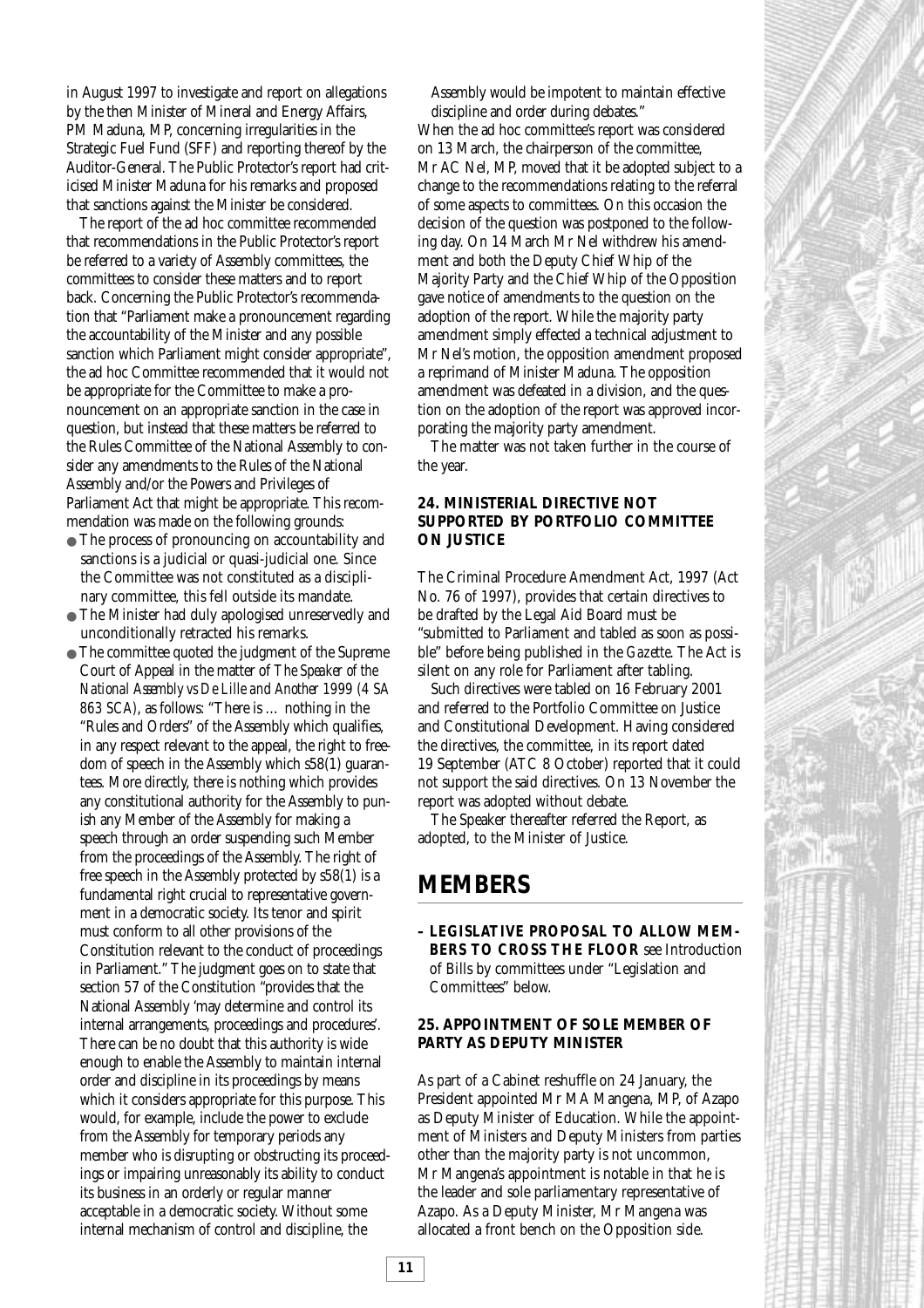The *Constitution of the Republic of South Africa Amendment Bill* [B68-2001], introduced on 12 September 2001, contains a provision that the President may appoint not more than two Deputy Ministers from outside the Assembly. The Bill was passed and became law on 20 November. Mr Mangena resigned as a Member on 1 December and was replaced as a member of his party from the same date by Mr PJ Nefolovhodwe.

# **26. DELAY IN NEW MEMBER TAKING OATH**

In terms of the Constitution, Members who lose their party membership, lose their seat in Parliament. The Secretary was informed in July by the United Democratic Movement (UDM) that Dr SE Mzimela, MP, had lost his membership of that party with effect from 30 June. On 2 August the party nominated Mr WG Makanda as his replacement. Dr Mzimela had in the interim instituted court proceedings challenging his expulsion from the party, which decided to postpone having the new Member take the oath in view of the court proceedings. Mr Makanda eventually took the oath of office on 16 October, before the outcome of the proceedings was known.

### **27. DISCIPLINARY STEPS AGAINST MEMBER FOR ABUSE OF TRAVEL FACILITIES**

Following the disciplinary steps taken against a Member in 2000 owing to irregular use of travel facilities (see *Item 20, Issue 3*) on 20 February 2001 the Speaker made a statement concerning the irregular use of travel facilities by a second Member. With the Member standing, the Speaker issued a reprimand to him in the Chamber.

She said that he had admitted having allowed a friend and a friend's child to travel during 1999 using tickets purchased using his travel vouchers. The Disciplinary Committee had further found that he had knowingly misused his travel benefits in this instance and that there was prima facie evidence that fraud had been committed. She added that she was required to refer the relevant information and documentation to the Director of Public Prosecutions for further investigation.

The Member would be further required to repay Parliament the full transport costs of the trips to Cape Town by an adult and a child, the repayment to be effected within 30 days. In addition, the Member was to forfeit two tickets from his allocation.

The Member thereupon indicated that he accepted the decision with humility and would abide by it.

# **LEGISLATION AND COMMITTEES**

- **ESTABLISHMENT OF JOINT BUDGET COM-MITTEE** see "Budgetary matters and money bills" **– BUDGET WITH FINANCE COMMITTEE**
- **FOR EXTENDED PERIOD** see "Budgetary

matters and money bills"

matters and money bills"

- **APPOINTMENT OF AD HOC COMMITTEE TO INTRODUCE POWERS AND PRIVI-LEGES BILL** see "Procedural and related issues
- **REFERRAL OF MONEY BILLS BY RESOLU-TION TO COMMITTEES OTHER THAN THE FINANCE COMMITTEE** see "Budgetary

# **28. INTRODUCTION OF BILL NOT CERTIFIED BY STATE LAW ADVISERS**

It is a long-standing practice, not provided for in the Rules, that prior to submitting a Bill to Parliament, the relevant state department submits the Bill to the State Law Advisers for certification. This is done with a view to averting possible legal and constitutional challenges to the Bill, *inter alia* by ensuring that its provisions are constitutional and consonant with other Acts on the Statute Book. Thereafter, the State Law Adviser who has worked on the Bill is made available to the relevant parliamentary committee to facilitate the Bill's passage through Parliament by answering questions and formulating amendments.

A draft of the *Immigration Bill* was submitted to Parliament on 7 June (ATC 15 June) by the Minister of Home Affairs as a section 75 Bill (relating to areas of national legislative competence) without having been certified by the State Law Advisers, although accompanied by independent legal opinion to the effect that it was constitutionally in order. It was referred in terms of the Joint Rules to the relevant parliamentary committees of both Houses for consideration, but not formally introduced, since requirements regarding publication prior to introduction had not been complied with. It was later formally introduced, still without having been certified, on 23 August [B46- 2001]. (See also reference to this Bill under *Tagging of Bills* under "Legislation and committees".)

On 26 September the JTM found the Bill to be constitutionally out of order. It was reintroduced in amended form on 1 October [B79-2001], without having been certified, and referred again to the Portfolio Committee on Home Affairs. On the last sitting day of the year it was still before the committee.

Since no rule provides for certification by the law advisers, the matter of the introduction of a Bill without certification was discussed at the Joint Rules Committee (JRC) meeting on 24 August. After an extended discussion, the JRC resolved to refer the matter of certification to the Joint Subcommittee on Review of the Joint Rules for processing and referral back to the JRC. (The matter was also referred on 21 August by the National Assembly Rules Committee to its subcommittee on rules.)

#### **29. MINORITY COMMITTEE REPORTS**

The Rules of the National Assembly provide that except when reporting on a Bill, a committee may not submit a minority report. It was argued by opposition members in the Standing Committee on Public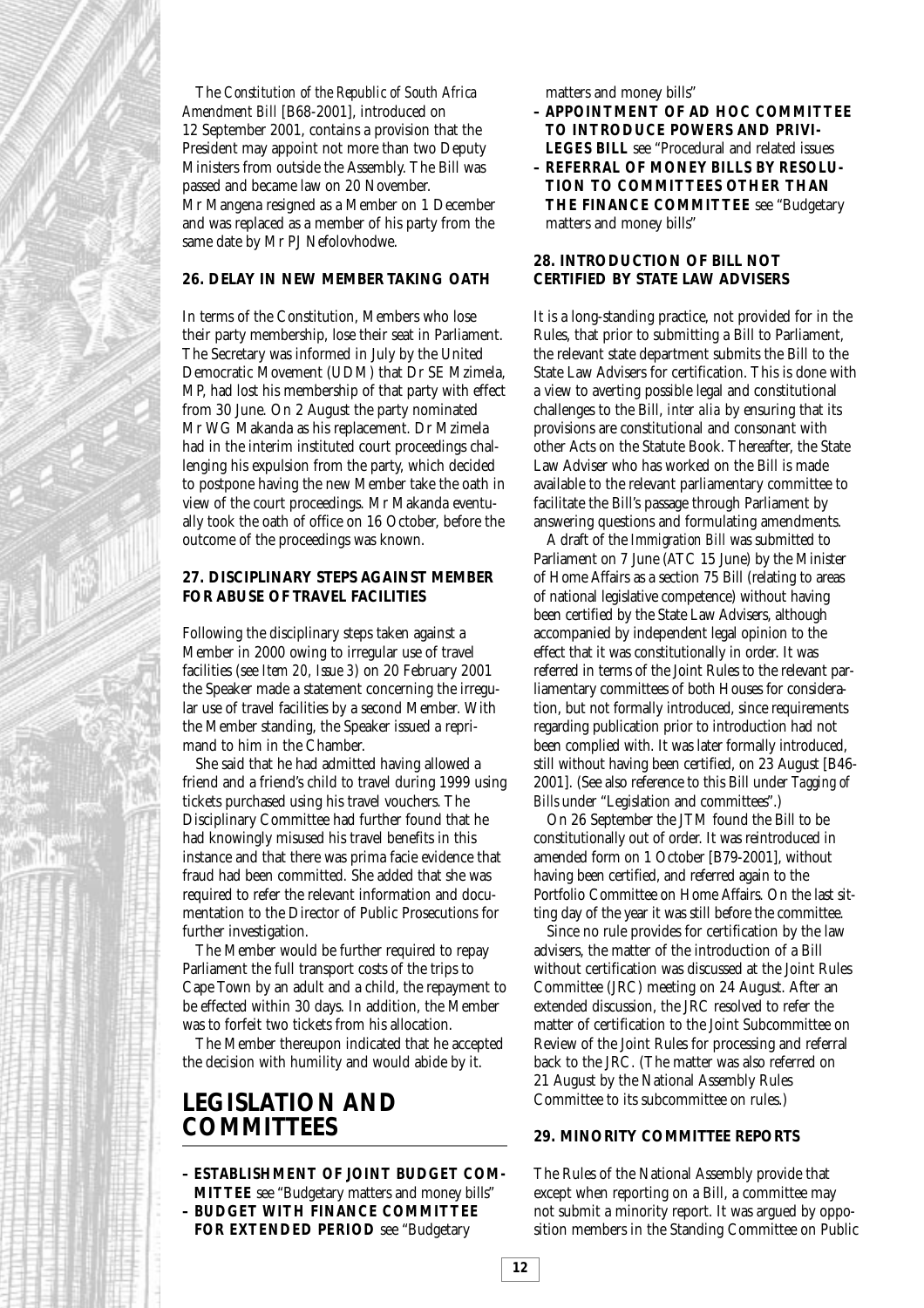Accounts that this was in conflict with section 57(2)(b) of the Constitution, which stipulates that the rules and orders of the National Assembly must provide for "the participation in the proceedings of the Assembly and its committees of minority parties represented in the Assembly, in a manner consistent with democracy".

The matter was discussed in depth in the Joint Rules Committee on 24 August. Legal advice indicated that the rules in this regard were not unconstitutional. It was pointed out that the prohibition on minority reports did not preclude reflecting the views of the minority in the main report, if the committee so decided. (It was noted that the Rules of the NCOP applicable to all committees require that a committee may not present a minority report but "must" reflect minority views in the committee in its reports.) However, a report should not contain minority recommendations.

The Joint Rules Committee decided that there would be no change in regard to minority reports, and that the question of reflecting minority views could be discussed further once parties had made written submissions. The matter was not taken further in the course of the year.

In its Second Report dated 30 May (ATC 1 June), the Standing Committee on Public Accounts refers to minority views as follows: "This Report does not represent the unanimity of Committee members. Consensus could not be reached on substantial issues raised in the Fourteenth Report. These substantial differences are recorded in the minutes of the Committee's meetings." The 19 June report of the Joint Committee on Ethics and Members' Interests specifically and substantially included minority views.

# **30. LEGISLATIVE PROCEDURES AND LEGISLATION AFFECTING PARLIAMENT**

#### *(a) Amendments to the Constitution*

The Constitution of the Republic of South Africa Amendment Bill [B68B-2001] was read a second time on 1 November and became law on 20 November. Besides amendments relating to the judiciary and local government, the Bill makes provision for the appointment of not more than two Deputy Ministers from outside the Assembly. (See *Appointment of sole member of party as Deputy Minister* under "Members".)

The *Constitution of the Republic of South Africa Second Amendment Bill* [B78-2001], assented to by the President on 7 December, effects a range of adjustments to the financial regime established by the Constitution. Its main provisions are as follows:

- It extends the principle that only the Minister of Finance may introduce a money Bill, to cover most legislation emanating from Chapter 13 of the Constitution, ie legislation relating to macro-economic policy and the financial administration of the State. The aim is to ensure that the Treasury assesses such legislation and its impact prior to introduction.
- The definition of "money Bill" is extended to

provide that only the Minister may introduce legislation which abolishes or reduces, or grants exemptions from, national taxes and other charges or authorises the withdrawal of money from the National Revenue Fund. A similar provision is made in the provincial sphere.

- The composition and appointment of the Financial and Fiscal Commission is changed, inter alia reducing the number of members from 22 to eight.
- Parliament is enabled to provide a framework within which provinces may authorise direct charges against their Revenue Funds, and must pay revenue allocated through them to local government, to municipalities in the province.

The other provisions are technical and consequential. Another constitutional amendment bill, the *Constitution of the Republic of South Africa Amendment Bill* [B4-2001], relating to defence matters and introduced by the Minister of Defence, was withdrawn on 20 August (see *Procedure for Constitutional Amendment* under "Procedural and related matters").

#### *(b) Other statutory amendments*

A number of Bills passed during the year made provision for roles for Parliament or parliamentary committees in government:

The *Advisory Board on Social Development Bill* [B43B-2000] (assented to by the President on 16 May) provides that the relevant board must "establish clear lines of communication, including meetings" with inter alia "the parliamentary committees of Social Development of the National Assembly and the NCOP". The Bill also provided that members of the board must be appointed only after the same committees have made recommendations thereon to the Minister.

*The Cultural Laws Amendment Bill* [B45B-2000] (assented to by the President on 4 December) stipulates that delegations from the Heraldry Council, the Pan South African Language Board, the National Archives Council, the National Geographical Names Council and the National Film and Video Foundation Council must brief the Portfolio Committee on Art, Culture, Science and Technology on their annual reports within five months after the reports have been tabled. The relevant clauses were inserted by the portfolio committee.

*The Cultural Laws Second Amendment Bill* [B46F-2000], a "section 76" Bill relating to areas of concurrent national and provincial legislative competence, (assented to on 4 December) makes similar provision in respect of the National Heritage Council. The relevant clauses were inserted by the portfolio committee.

This Bill was referred for mediation in terms of the Rules after NCOP amendments were rejected by the NCOP. The Mediation Committee came up with a new version of the Bill, which inter alia replaces the specific reference to the portfolio committee with the words "the relevant committees of Parliament." The Bill was assented to on by the President on 4 December.

*The Veterinary and Para-Veterinary Professions*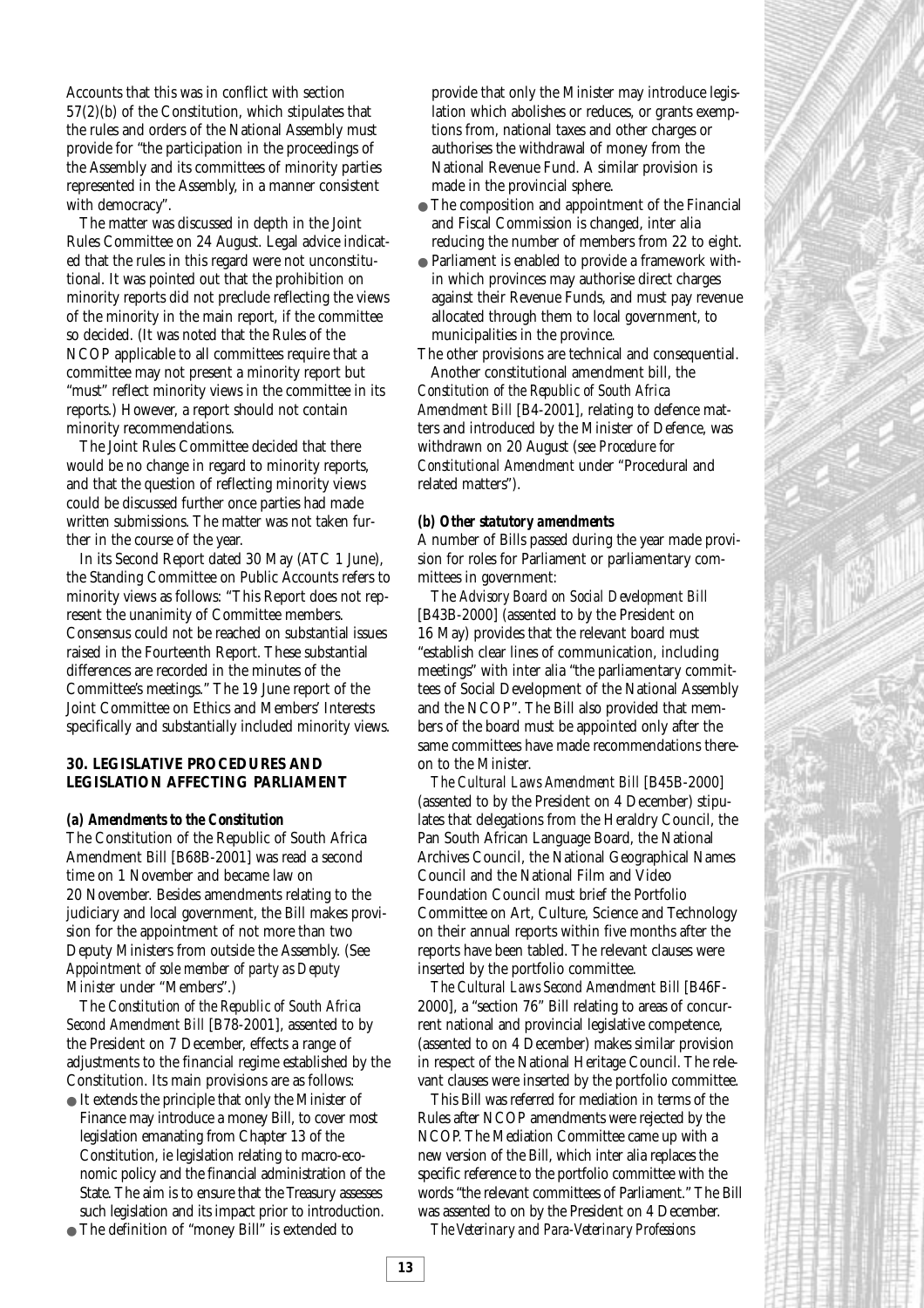

*Amendment Bill* [B66-2001] provides that "the Minister shall inform the parliamentary committees in writing of the designation or election of" members of the South African Veterinary Council. The relevant clauses were inserted by the portfolio committee. The Bill was not passed during the year; on the last sitting day, the Bill stood referred to the NCOP Select Committee on Land and Environmental Affairs.

*The National Council for Library and Information Services Bill* [B44B-2000], a "section 75" Bill relating to areas of national legislative competence (assented to by the President on 20 June), provides that before appointing members of the National Council for Library and Information Services, the Minister must appoint a panel, "after the composition was approved by the Portfolio Committee on Arts, Culture, Science and Technology", to compile a short list of candidates. It also stipulates that a delegation from the Council must brief the Portfolio Committee on Arts, Culture, Science and Technology on the annual report. The relevant clauses were inserted by the portfolio committee.

After the Bill had been read a second time on 27 February and passed to the NCOP, it was referred back by the Council with proposed amendments, which included a role for the relevant NCOP select committee. Having considered the amendments, on 22 May the Portfolio Committee on Arts, Culture, Science and Technology, after conferring with its NCOP counterpart, recommended that the Bill be passed without the proposed amendments. On 31 May the committee's report was adopted and the Bill passed without debate.

At a meeting of the National Assembly Programme Committee on 4 October, the Speaker announced that she would take up in the Joint Rules Committee the matter of committees writing into legislation powers for themselves "to which they were not entitled, as they were not autonomous".

Two Bills, the *Agricultural Research Amendment Bill* [B25B-2001] and the *Marketing Of Agricultural Products Amendment Bill* [B26D-2001], removed decision-making roles for the relevant parliamentary committees from Acts that had been on the statute book. In the case of the former Bill, the role related to the procedure for appointment of the Agricultural Research Council, and in the case of the latter, to the appointment of members to the National Agricultural Marketing Council and the approval of marketing interventions. It was argued in the explanatory memorandum to these Bills that this confused the roles of the legislature and the executive, which in terms of the Constitution are separate.

### **31. JOINT COMMITTEE OF PARLIAMENT IMPEDED IN ITS WORK**

A motion was moved on 23 May on behalf of the Chief Whip of the Majority Party, noting that the Joint Monitoring Committee on Improvement of Quality of Life and Status of Women had been prevented from holding a workshop at Nongoma in

KwaZulu-Natal aimed at empowering rural women to participate in the democratic process. The motion confirmed that the members of the committee were fulfilling their duties as mandated by the electorate and condemned this interference with the work of elected members of this Parliament. It went on to recommend that the committee return to the area to continue their task once appropriate arrangements have been made to ensure the cooperation of the entire community and the safety of all participants.

The motion was adopted unanimously after a debate. The Chairperson of the NCOP made a statement on the incident in the Council on 15 May.

#### **32. CONSIDERATION OF AMENDMENTS PROPOSED BY THE OTHER HOUSE TO BILLS**

The *Correctional Services Amendment Bill* [B8B-2001], a "section 75" Bill relating to areas of national legislative competence, having been read a second time on 11 May and passed to the NCOP, was referred back with proposed amendments. The National Assembly adopted the recommendation of the National Assembly Portfolio Committee that the Bill be passed without the proposed amendments. In such a case, the Constitution provides that the Assembly may pass the Bill again, either with or without amendments, or decide not to proceed with the Bill. On 30 October, when the report of the Portfolio Committee was considered, the House adopted without debate a motion by the Acting Chief Whip of the Majority Party that the House pass the original Bill again.

See *Legislative procedure and legislation affecting Parliament* above for other instances where NCOP amendments were rejected by the Assembly.

#### **33. LANGUAGE OF BILLS**

Section 6(3)(a) of the Constitution provides that the national government must use at least two languages for the purposes of government. Draft legislation must accordingly be available in at least two official languages. In addition, Joint Rule 221 states: "When the official text of the Bill is sent to the President for assent it must be accompanied by the official translation or translations."

However, it became increasingly common during 2001 that translations of Bills in a second official language were provided by state departments only once Bills were ready for assent by the President. This late delivery of the translated version impeded passage of the relevant Bills through Parliament, and in some instances, the President's assent to a Bill that had been passed by Parliament was delayed owing to the lack of a translation.

At a meeting of the Joint Rules Committee on 9 October, it was agreed that a Bill may not be placed before the National Assembly for second reading unless "the translation of the Bill" was also available. Ministers were advised in writing accordingly.

The *Telecommunications Amendment Bill*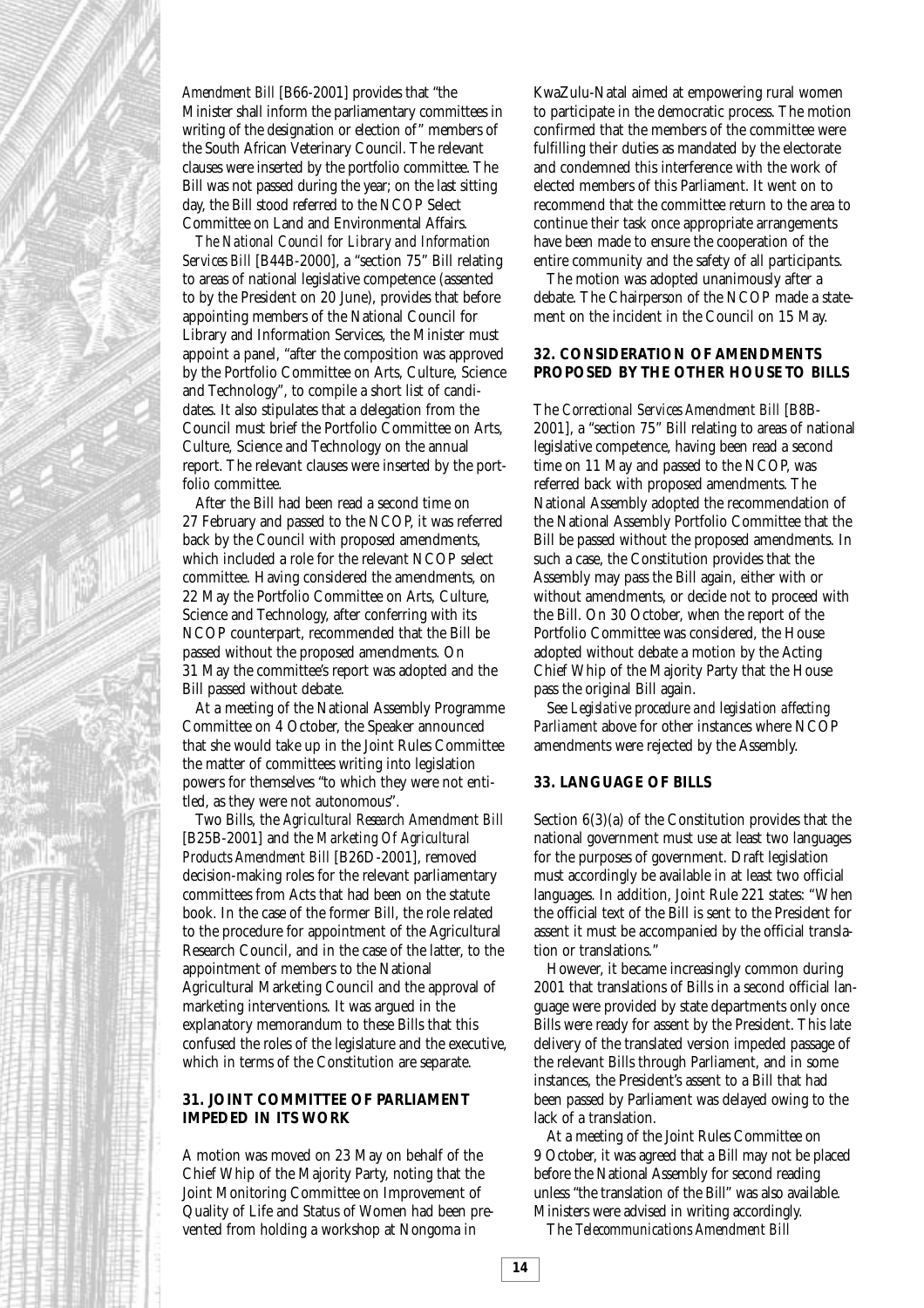[B65D-2001] was passed by the National Assembly on 25 October (a draft translation being available), passed by the NCOP on 14 November with proposed amendments and agreed to with amendments by the National Assembly on 16 November. However, owing inter alia to the many amendments to the Bill within Parliament, the official translation was still in the process of finalisation.

In the light of a request by the Minister of Communications on 26 November that the Bill be expedited, the Speaker and the Chairperson of the NCOP directed that the official English text only be submitted to the President for assent, notwithstanding Joint Rule 221 as quoted above. This was done on 28 November, and the Bill was assented to by the President on 29 November. The official translation (Afrikaans version) was sent to the President on 30 November.

Three other Bills that were passed during 2001 – the *Gas Bill* [B18D-2001], the *Academy of Science of South Africa Bill* [B67B-2001] and the *Africa Institute of South Africa Bill* [B47-2001] – had not been sent to the President for assent by the end of the year because official translations were not yet available.

#### **34. BILL REFERRED BACK TO COMMITTEE FOR REPORT THE SAME AFTERNOON**

The Portfolio Committee on Finance submitted its report on the *Provincial Tax Regulation Process Bill* [B51B-2001] on 14 September (ATC 17 September). On 18 September, on a motion by the Chief Whip of the Majority Party, the Bill was referred back to the Portfolio Committee on Finance for further consideration "and report during the course of this afternoon".

Later that afternoon the Speaker reported to the House that the committee had duly submitted its further report, in compliance with the resolution adopted earlier. The report had been circulated to Members in the Chamber.

After a debate, two amendments to the Bill were put from the Chair and agreed to, after which the Bill, as amended, was read a second time. It was assented to by the President on 4 December.

### **35. LAPSED BILL REVIVED AND RECOMMITTED**

The *National Council for Library and Information Services Bill* [B44B-2000] (see *Legislative Procedure and Legislation Affecting Parliament* under "Legislation and Committees") lapsed at the end of 2000, after the Portfolio Committee on Arts, Culture, Science and Technology had submitted a report on the Bill on 11 October 2000.

On 14 February 2001 the House adopted a motion by the Chief Whip of the Majority Party that the House resume proceedings on the Bill from the stage reached during the previous session. Although the committee had already reported on the Bill, on 20 February it was recommitted by resolution of the House. The committee reported the Bill without

amendment on 27 February. It was assented to by the President on 19 June.

No other Bills lapsed at the end of 2000.

#### **36. CHANGE OF NAME OF DEPARTMENT AND PORTFOLIO COMMITTEE**

On 18 December 2000, the Speaker announced that owing to the change in the name of the portfolio of the Minister for Welfare and Population Development to Social Development in October 2000, she had determined that with effect from 22 January 2001 the name of the Portfolio Committee on Welfare and Population Development would change to the Portfolio Committee on Social Development.

### **37. REFERRAL OF CONSTITUTION AMENDMENT BILL TO PORTFOLIO COMMITTEE ON DEFENCE**

On 30 January the Speaker referred to the Portfolio Committee on Defence, drafts of three related Bills on defence matters submitted to her by the Minister of Defence. One of these, the *Constitution of the Republic of South Africa Amendment Bill* [B4-2001], was a constitutional amendment Bill that proposed to repeal a provision that was still in force of the Interim Constitution of 1993. The subject of the amendment was the termination of integration of APLA and MK members in the Defence Force.

The Speaker, in terms of Assembly Rule 247(5), refers a Bill to the portfolio committee under which the subject matter of the Bill falls. The subject of the Bill was defence matters; however, the Minister of Justice and Constitutional Development is responsible for the administration of the Constitution.

Accordingly, when the Bills were introduced on 9 February, the Speaker in terms of Rule 249(3)(c) instructed the portfolio committee to consult the Portfolio Committee on Justice and Constitutional Development on the constitutional amendment Bill.

The Minister of Defence subsequently withdrew the Bill on 20 August.

# **38. TAGGING OF BILLS**

Since the Constitution makes provision for different procedures for different kinds of Bills, it is essential to classify or "tag" Bills correctly. This is the purpose of the Joint Tagging Mechanism (JTM), a body established in terms of the Joint Rules, consisting of the four senior presiding officers of Parliament, advised by the law advisers.

The National Assembly Rules state that Bills introduced by the Executive must be accompanied by an indication of the classification of the Bill. In the following instances, the JTM disagreed with the accompanying classification and reclassified the Bill:

*Marketing of Agricultural Products Amendment Bill* [B26-2001] – Introduced as a "section 75" Bill (a Bill relating to areas of national legislative competence); reclassified as a "section 76" Bill (a Bill relating to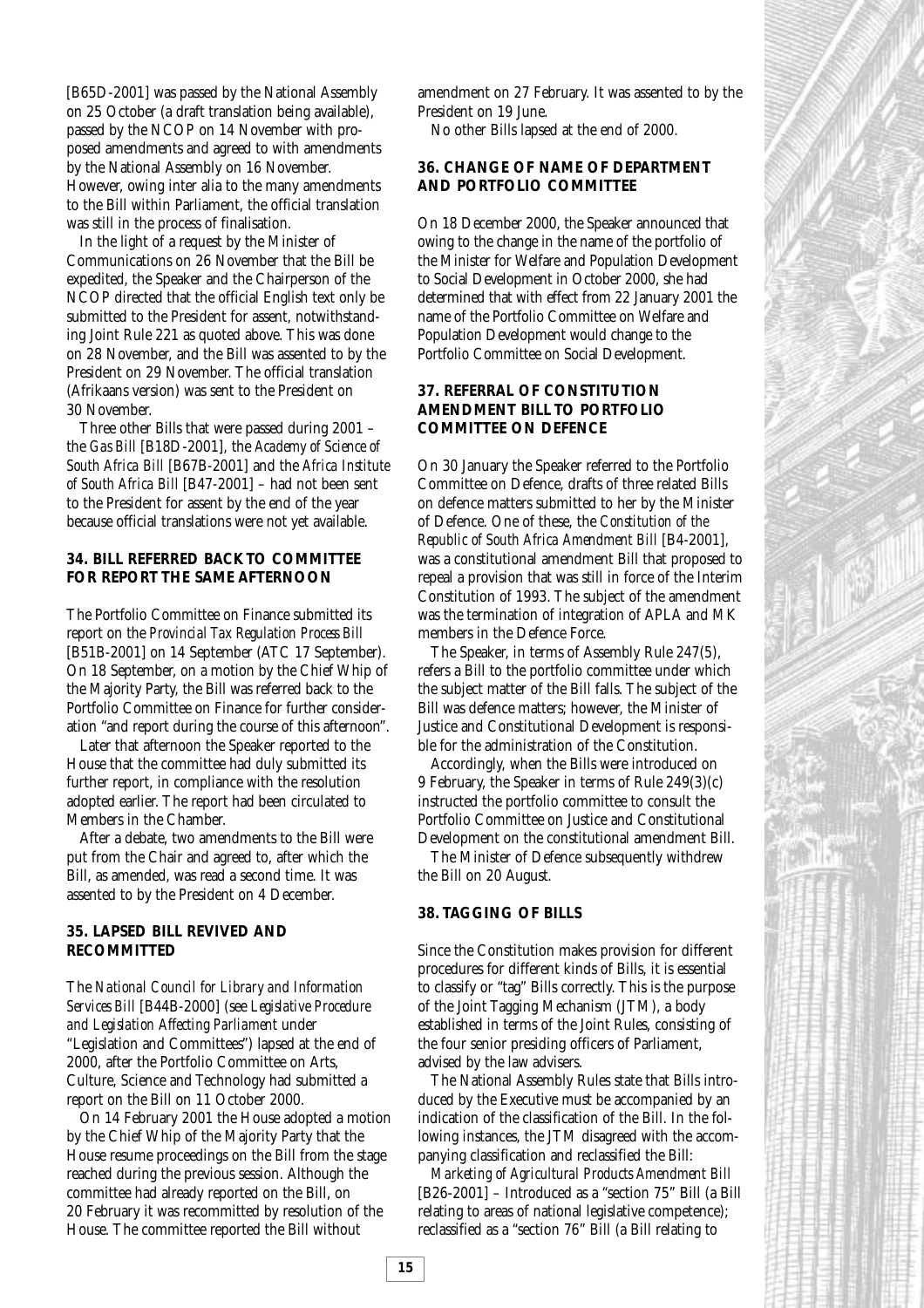

areas of concurrent national and provincial legislative competence) (ATC 8 June).

*Industrial Development Amendment Bill* [B32-2001] – Introduced as a section 75 Bill; reclassified as a section 76 Bill (ATC 8 August)

*Immigration Bill* [B46-2001] – Introduced as a section 75 Bill relating to areas of national legislative competence. While it had not been certified by the State Law Advisers (see *Introduction of Bill not certified by state law advisers* under "Procedural and related issues"), it was accompanied by independent legal opinions certifying it as constitutionally in order. It was reclassified as a Money Bill, since it contained a money bill provision. Since the rest of the Bill deals with matters not incidental to the appropriation of money or the imposition of taxes, levies or duties, it was found to be a mixed Bill, and therefore constitutionally out of order (ATC 26 September). On 12 September the Speaker wrote to the Minister of Home Affairs informing him of the finding of the JTM.

The Bill was reintroduced [B79-2001] on 1 October, the relevant provision having been corrected to clarify that it was not a money bill provision, and was classified by the JTM as a section 75 Bill. At the end of the session, the Bill was still before the relevant portfolio committee.

A previous version of the *South African Boxing Bill* [B58-2000] had been declared a mixed Bill in 2000 and therefore out of order (see *Item 21, Issue 3*). A new Bill, the *South African Boxing Bill* [B13-2001] which omitted the provisions to which the procedure set out in section 76 of the Constitution applies, was introduced and duly certified as a section 75 Bill (relating to areas of national legislative competence) by the JTM. The new Bill was assented to by the President on 14 August.

#### **39. PRIVATE MEMBERS' BILLS**

The Standing Committee on Private Members' Legislative Proposals and Special Petitions reported on 14 November 2001 that it had met on eight occasions, and conducted one set of public hearings during 2001. It had finalised three private members' legislative proposals, and was considering a fourth proposal. Two private members' legislative proposals had been withdrawn. In all three finalised cases, the committee's recommendation was that permission to proceed with the proposed legislation be refused. These recommendations were approved by the House on 16 November.

Like the *Ad Hoc* Committee on Powers and Privileges, in its report the committee mentioned difficulties in scheduling meetings of committees other than portfolio committees, owing to Members' other commitments.

#### **40. INTRODUCTION OF BILLS BY COMMITTEES**

In terms of the Constitution, a Bill may be introduced in the National Assembly by a Cabinet member or Deputy Minister, or a member or committee of the

National Assembly. The vast majority of Bills are introduced by Cabinet members, and several private members' Bills have been introduced. This year saw two Bills introduced by committees of Parliament.

On 20 June, on a motion by the Deputy Chief Whip of the Majority Party, the House gave permission for a legislative proposal introduced by a committee to be proceeded with. The proposal had been submitted by the Portfolio Committee on Justice and Constitutional Development (ATC 18 June) and proposed certain urgent amendments to the Criminal Procedure Act, 1977, (Act No 51 of 1977). Having been fast-tracked by decision of the Joint Programme Subcommittee (Minutes 20 June), the second reading of the *Criminal Procedure Amendment Bill* [B37- 2001] was passed on 22 June.

A second legislative proposal by the same portfolio committee (ATC 12 November) was put to the House on 13 November. The legislative proposal sought to amend Schedule 2 to the Constitution to enable a member of a legislature to become a member of another party whilst retaining membership of that legislature, and to enable an existing party to merge with another party or to subdivide into more than one party.

While the legislative proposal was being considered by the House, the Leader of Government Business, with leave, made a statement on the preparation of draft legislation on similar mechanisms at local government level.

The proposal was agreed to, and the Bill was published in the *Gazette* for public comment on 15 November. It was not finalised this year.

A third Bill to be introduced by a committee concerns the powers and privileges of Parliament (see *Appointment of ad hoc committee to introduce Powers and Privileges Bill* under "Procedural and Related Issues" above).

# **BUDGETARY MATTERS AND MONEY BILLS**

### **41. CONSTITUTIONAL AMENDMENT ADJUSTING DEFINITION OF MONEY BILL**

The *Constitution of the Republic of South Africa Second Amendment Bill* [B78-2001] makes several adjustments to the financial regime established by the Constitution. See *Legislative procedures and legislation affecting Parliament (Amendments to the Constitution)* under "Legislation and committees" above.

#### **42. ESTABLISHMENT OF JOINT BUDGET COMMITTEE**

In pursuance of discussions in the Programme Committee of 11 October, on 23 October the House adopted a motion establishing a Joint Budget Committee (JBC) consisting of 15 Assembly Members of whom nine are from the majority party and six from the opposition parties; and 8 NCOP Members of whom five must be from the majority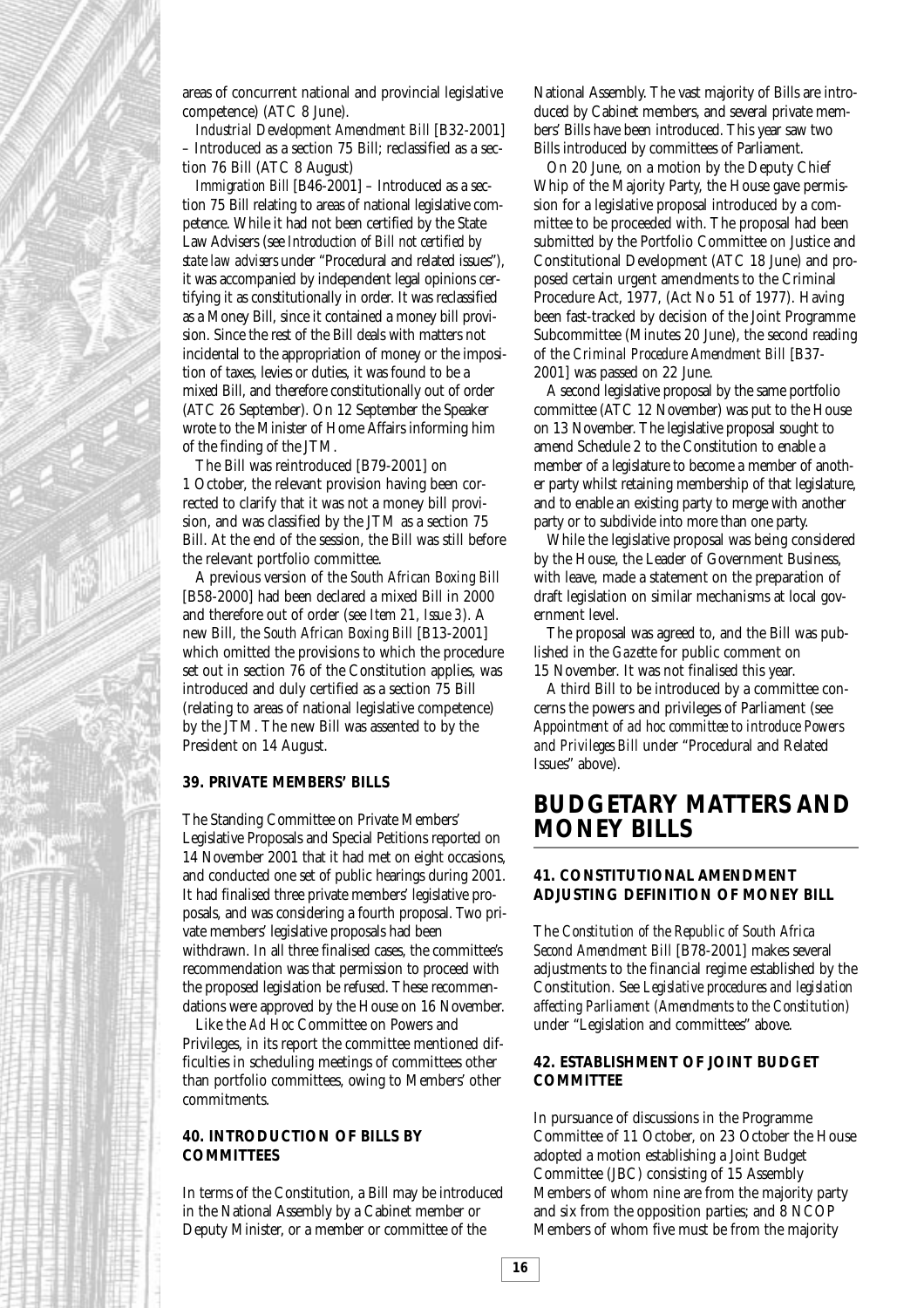party and three from opposition parties. The opposition Members were allocated as follows: National Assembly – DP 2, IFP 1, NNP 1, FF 1, PAC 1, UCDP one alternate Member; NCOP – DP 1, NNP 1, UDM 1, IFP one alternate Member.

The committee is empowered to summon witnesses and call for papers, conduct public hearings, take oral evidence and determine its own procedure.

The functions of this new joint committee are to analyse and debate the Medium-Term Budget Policy (MTBP) Statement to be tabled; conduct hearings on the Medium-Term Expenditure Framework and the Division of Revenue Bill; and engage in the budgeting process throughout the budget cycle in order to allow Parliament to have an input during the drafting stage of the budget. The objective is to execute the oversight function of Parliament in a meaningful way.

By means of the Statement, the Minister of Finance advises Parliament on what has changed in the economic outlook since the Budget was tabled; shares with the House the developments in public policy that will shape the Budget to be tabled the subsequent year; and invites Parliament and the nation to reflect on national priorities, performance and plans.

On 30 October the Minister of Finance presented and tabled his Medium-Term Budget Policy (MTBP) Statement for 2001 and it was referred to the Joint Budget Committee. On the day that the committee submitted its report (13 November), the House debated the Medium-Term Budget Policy Statement as a subject for discussion.

### **43. BUDGET WITH FINANCE COMMITTEE FOR EXTENDED PERIOD**

National Assembly Rule 290(3) provides for a maximum period within which a Bill and any schedule and papers are to be considered by the Portfolio Committee on Finance – in the case of a main appropriation Bill, a maximum of seven consecutive Assembly working days. (For any other Bill, a period is determined in each case by the Speaker after consultation with the Leader of Government Business in the Assembly.)

On 14 February the House, on a motion by the Chief Whip of the Majority Party, resolved that the main *Appropriation Bill* [B10-2001], upon introduction, be referred to the Portfolio Committee on Finance, the Committee, notwithstanding the relevant Rule, to report to the House within 17 consecutive working days.

The Bill was referred to the committee on 21 February, and the committee reported on 13 March, ie within 14 working days.

### **44. REFERRAL OF MONEY AND FINANCIAL BILLS BY RESOLUTION TO COMMITTEES OTHER THAN THE FINANCE COMMITTEE**

In terms of National Assembly Rule 290 the Speaker normally refers a money Bill to the Portfolio Committee on Finance for consideration and report. On 5 April a money Bill, the *Taxation Laws*

*Amendment Bill* [B17-2001] was instead referred to a Joint Committee (consisting of the Assembly portfolio committee and the corresponding Council select committee). The Joint Committee had been established by resolution of both Houses on 20 March in terms of Joint Rule 111.

Two other money Bills – the *Revenue Laws Amendment Bill* [B36-2001] and the *Revenue Laws Second Amendment Bill* [B84-2001] were dealt with in the same way (Minutes 20 March, 5 April, 11 October and 7 November).

By resolution on 14 November, the *Unemployment Insurance Contributions Bill* [B85-2001] was, on introduction, referred to the Portfolio Committee on Labour for consideration and report, the Committee to have power to confer with the NCOP Select Committee on Finance. In its report dated 15 November submitting an amended Bill, the National Assembly committee stated that it had considered proposed amendments by the Select Committee.

(See also the *Constitution of the Republic of South Africa Second Amendment Bill* [B78-2001] under "Legislation affecting Parliament", and *Establishment of Joint Budget Committee* under "Budgetary matters and money Bills")

# **45. DELAY IN TABLING ANNUAL REPORTS – EXPLANATIONS SUBMITTED IN TERMS OF PUBLIC FINANCE MANAGEMENT ACT**

Section 65(2)(a) of the Public Service Management Finance Act provides that if a state department or public entity fails to table its annual report and financial statements in the relevant legislature within six months after the end of the financial year, it must table a written explanation setting out the reasons why they were not tabled.

Letters calling for explanations were sent to all departments and public entities that failed to submit the relevant documents in time. Several explanations were subsequently received and published in the ATC.

# **PROGRAMMING OF BUSINESS**

#### **46. GUIDELINES FOR FAST-TRACKING OF BILLS APPROVED IN PROGRAMME COMMITTEE**

On 22 February the Joint Programming Committee agreed to the following guidelines for fast-tracking of Bills:

#### **Introduction**

- The principles set out here are guidelines to assist the Joint Programming Committee (JPC) or its subcommittee in determining the merits of individual fast-tracking requests.
- In terms of the Joint Rules of Parliament, the JPC or its subcommittee must decide whether the request is properly motivated, and also determine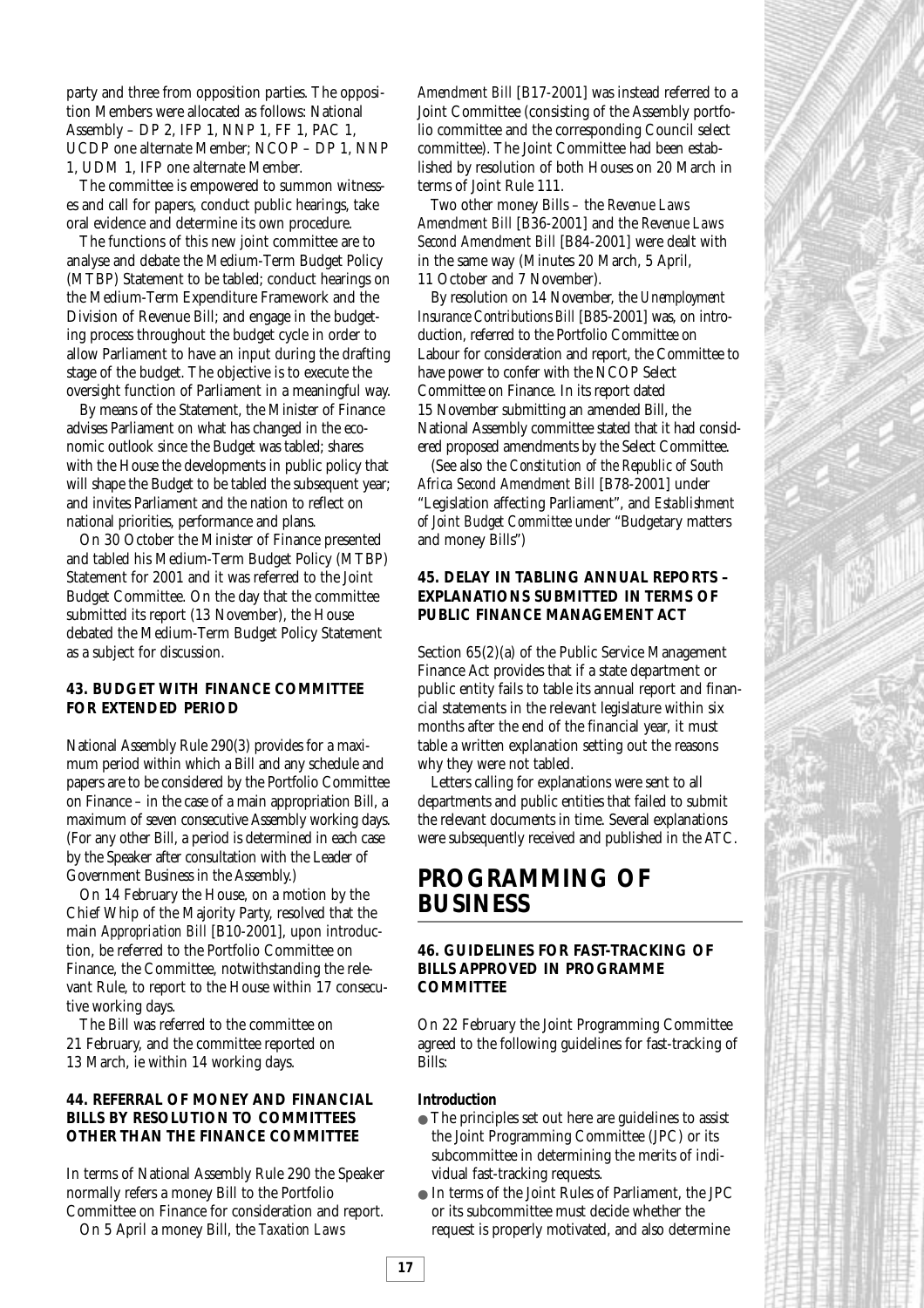

the appropriate response to the request for the fasttracking of the Bill.

# **Making a request**

- If a Bill is initiated by the National Executive, the Leader of Government Business must make the request for fast-tracking.
- If the Bill is a private member's Bill, the request for fast-tracking must come from the Member in charge of the Bill.

### **Criteria for determining proper motivation of fasttracking requests**

- *A. Urgency of request:*
- The Leader of Government Business (LGB) is required to show that prompt passage of the Bill is a matter of urgency.
- The request for fast-tracking of the Bill must therefore specify:
	- (a) Why fast-tracking is necessary under the circumstances;
	- (b) Whether a delay in the passage of the Bill will seriously affect the interests of the state or the general public; and,
	- (c) How those interests will be affected.

#### **Content of Bill**

- The LGB must give the Committee an indication of the content of the Bill.
- The request for fast-tracking must therefore specify:
	- (a) Whether the Bill introduces significant changes in policy;
	- (b) Whether public participation took place before the request for fast-tracking was made;
	- (c) Whether there is any opposition to the Bill;
	- (d) Whether the Bill is technical in nature; and,
	- (e) The length of the Bill.
- If the Bill extends the term of office of a council or statutory body, the JPC or its subcommittee will only approve the request for fast-tracking if the LGB can show compelling reasons why it should be approved.
- The request for fast-tracking must therefore explain why the Bill in question was not introduced in Parliament before the council or statutory body's term of office expired or was close to expiration.

#### **Classification of Bill**

● The request for fast-tracking must be accompanied by an opinion from the State Law Adviser on the classification of the Bill.

#### **Implications of Bill**

- The implications of the Bill must be set out in a separate memorandum to the fast-tracking request.
- The memorandum must specifically address:
	- (a) The implications of the Bill, financial or otherwise, for provinces; and,
	- (b) Whether funds are available to implement the legislation if the Bill is passed immediately.

#### **Bill before Parliament**

● If the Bill has not yet been introduced in Parliament, the LGB must indicate when the Bill will be placed before Parliament.

#### **Capacity of Parliament to fast-track Bill**

● The LGB must show that the request for

fast-tracking can be adequately accommodated within the current parliamentary programme.

#### **47. FAST-TRACKING OF BILL**

One Bill – the *Criminal Procedure Amendment Bill* [B37-2001], which was introduced by the Portfolio Committee on Justice and Constitutional Development – was fast-tracked during the year (see *Introduction of Bills by Committees* under "Legislation and committees"). In terms of the Rules, the fasttracking decision was taken by the Joint Programme Subcommittee and ratified by the Assembly on 20 June. The Bill was read a second time on 22 June and transmitted to the NCOP for concurrence on the same day. The NCOP ratified the fast-tracking on 26 June and passed the Bill on 27 June. It was assented to by the President on 13 July.

# **RELATIONS WITH OTHER BODIES AND PARLIAMENTS**

(See also *Declarations on Racism* under "Procedural and related matters")

#### **48. ADDRESSES BY HEADS OF STATE AND HEADS OF GOVERNMENT**

The President of the Democratic People's Republic of Algeria, His Excellency Mr Abdelaziz Bouteflika, addressed a Joint Sitting of Parliament on the afternoon of 16 October. His speech was preceded by a welcome address by the Speaker, while a vote of thanks was proposed by Mr DM Nkosi, MP.

Informal meetings of Members of both Houses were addressed on Tuesday, 27 February by the Prime Minister of the Netherland, Mr Wim Kok, and on Thursday, 31 May by the French Prime Minister, M Lionel Jospin.

#### **49. CONSIDERATION OF CONSTITUTIVE ACT OF AFRICAN UNION AND DRAFT PROTOCOL OF PAN-AFRICAN PARLIAMENT**

In *Issue 3, Item 4* it was reported that the Portfolio Committee on Foreign Affairs was instructed in 2000 to report on the Constitutive Act of the African Union by not later than 15 March.

On 27 February the committee, having consulted the Portfolio Committees on Justice and Constitutional Development and on Finance, submitted a first and second report on the Constitutive Act of the African Union for consideration by the House.

The first report, which recommended that the House, in terms of section 231(2) of the Constitution, approve the international agreement containing the Constitutive Act, was adopted by the House on 27 February after a debate. The second report, while stating that it was politically imperative for the Act to be ratified if South Africa was to remain a committed and influential member of the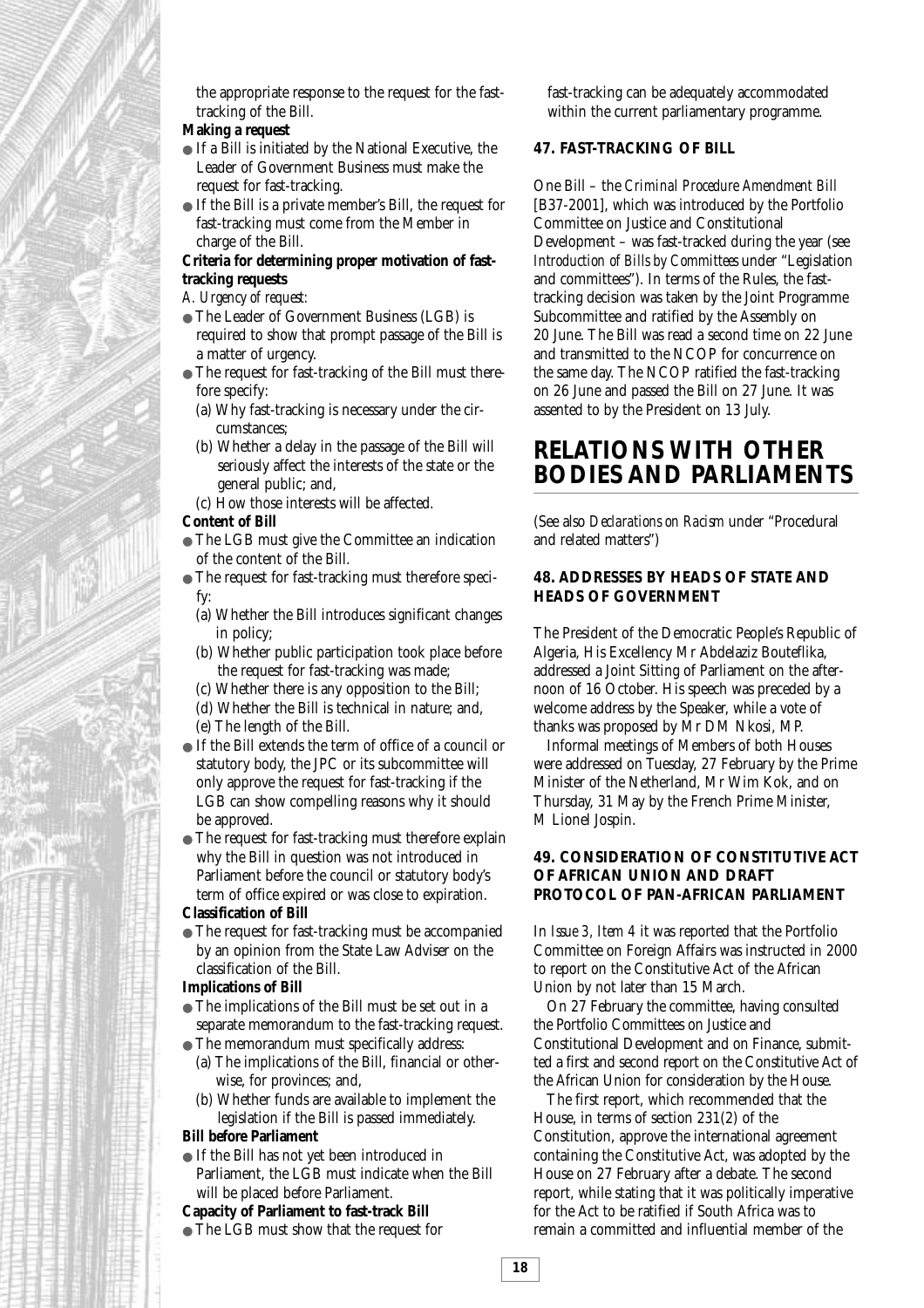OAU/AEC and SADC, pointed out possible conflict with international law and the United Nations Charter, and recommended that the Executive monitor adoption and implementation to ensure "…that it is interpreted and applied in accordance with our Constitution and legal dispensation and our obligations under International Law …". The report was adopted by the House on 8 March 2001.

On 4 April the Speaker and the Chairperson of the NCOP tabled the Report and Decisions of the 5th Extraordinary Session of the Assembly of Heads of State and Government of the OAU/AEC, held in Sirte, Libya from 1 to 2 March. The Report indicated that the African Union had been established unanimously by member states, and that the necessary decisions should be taken pertaining to the transformation of the OAU into the African Union. The Report also reflected that the draft Protocol on the Pan-African Parliament had been adopted, with certain amendments.

On 16 November, on a motion by the Acting Chief Whip of the Majority Party, the House resolved that a working group be established to consider the implementation of the Constitutive Act.

### **50. PARLIAMENTARY DELEGATION TO ISRAEL/PALESTINE**

On 28 February the House, on a motion by the Chief Whip of the Majority Party, resolved to send a multiparty delegation of MPs to visit Palestine and Israel on a fact-finding mission, the delegation to report back to Parliament on its findings. It was also resolved that ways would be explored in which the South African Parliament could be of assistance in encouraging a peaceful settlement.

The delegation, consisting of 8 members led by Ms T Modise, MP (ANC), visited Israel and Palestine from 9 to 19 July. Its report, tabled on 25 September, contained several recommendations, inter alia that the Speaker be "encouraged to foster and develop dialogue amongst the Parliaments of Palestine, Israel and South Africa through inter-parliamentary exchanges with Speakers and Members of Parliament", and that "The Parliament of South Africa explore ways to leverage support for the people of Palestine, the Palestinian Legislative Council and the development of democracy and democratic processes in Palestine and Israel through its involvement in the Inter-Parliamentary Union (IPU), Commonwealth Parliamentary Association (CPA) and the SADC-Parliamentary Forum (SADC-PF)". The report stated that it did not necessarily reflect the policy of the Government of South Africa regarding the conflict between Israel and Palestine.

After a debate in the National Assembly on 23 October, the report was adopted following a division. On adoption of the report, the Deputy Speaker announced that in keeping with its recommendations, the Speaker had issued an invitation to the Speaker of the Knesset in Israel to send a parliamentary delegation to this Parliament next year.

# **STATUTORY FUNCTIONS OF THE NATIONAL ASSEMBLY**

(See also *Legislation affecting Parliament* under "Legislation and committees")

### **51. EXTENSION OF PERIOD OF OPERATION OF SECTIONS OF CRIMINAL LAW AMENDMENT ACT**

Section 53 of the Criminal Law Amendment Act, 1997 (Act No 105 of 1997), as amended, provides that sections 51 and 52 of the said Act, relating to minimum sentences and committal of accused for sentence respectively, expire two years after the Act commences. However, this period may be extended by the President, with the concurrence of Parliament, for two years at a time.

On 4 April, on a resolution moved on behalf of the Minister for Justice and Constitutional Development, the House gave its consent that the President by proclamation in the Gazette extend the period of operation of the relevant sections "for a further period of two years, with effect from 1 May 2001".

#### **52. FILLING OF VACANCIES IN COMMISSIONS**

#### *(a) Commission on Gender Equality*

In July 2000 the Minister of Justice informed Parliament of existing and forthcoming full-time and part-time vacancies in the Commission on Gender Equality. In terms of the Constitution, the Assembly must recommend for appointment persons nominated by a committee of the Assembly; and the recommendations must be approved by a supporting vote of a majority of the members of the Assembly. Accordingly, the Assembly adopted a resolution on 1 November 2000 establishing a 27-member all-party ad hoc committee to consider nominations.

In terms of the Commission for Gender Equality Act, the Minister in February 2001 submitted a list of candidates proposed by interested parties for consideration by the relevant Assembly committee. After consideration of the list, the ad hoc committee submitted a report to the Assembly on 20 March (ATC p218). However, concerns having been raised about some of the recommendations, on 27 March the House resolved to refer the report back to the ad hoc committee for further consideration and report. The committee submitted an adjusted report on 28 March. A debate was held on the committee's adjusted report on 29 March, followed by a division in which several parties voted against the report. Since the result of the division was: Ayes – 193; Noes – 82, the Assembly failed to approve the report with "a majority of the members of the Assembly" as required by the Constitution. (As the Assembly has 400 Members, a majority is 201 or more.)

Since the House was constitutionally required to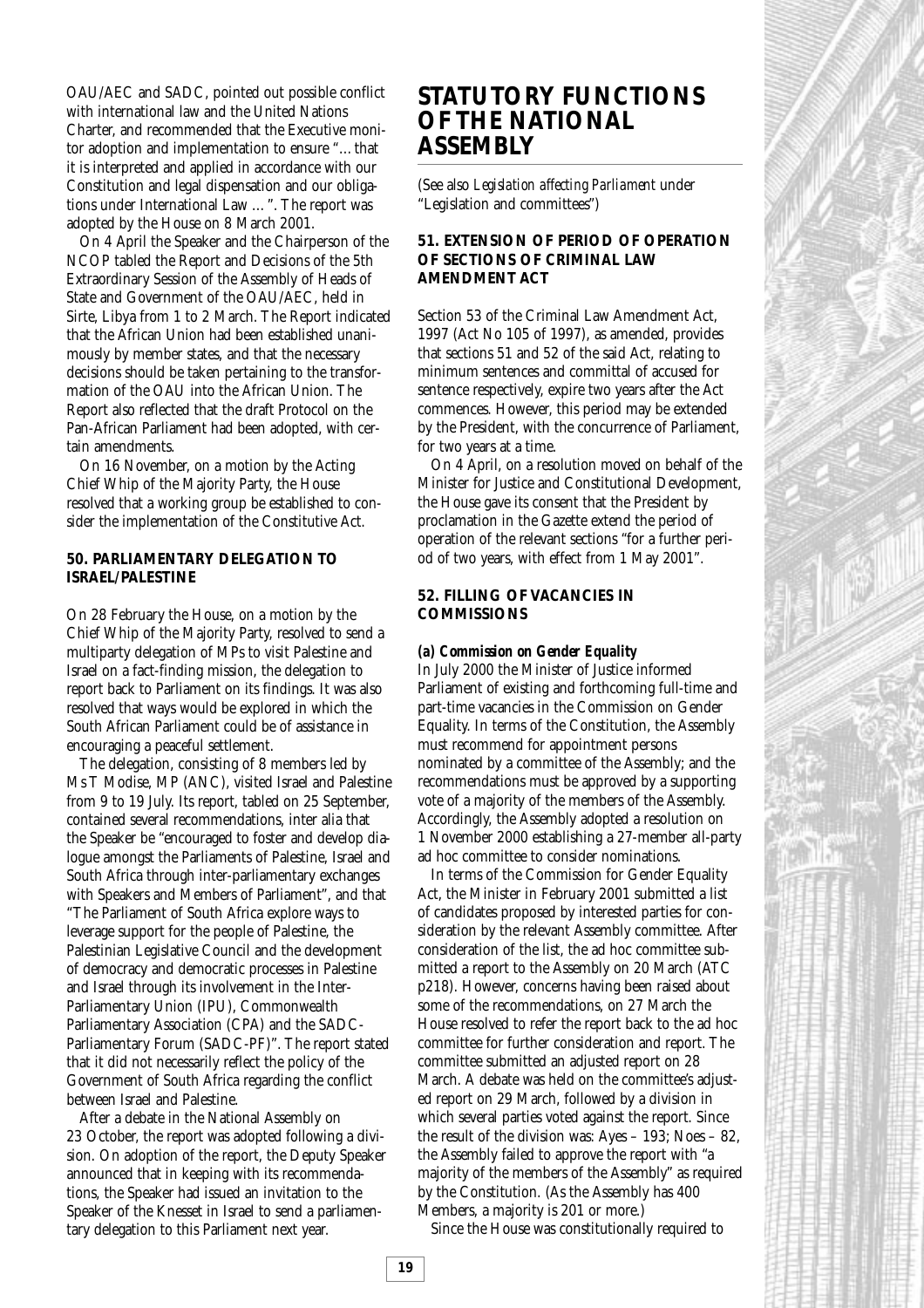make the recommendations, the Speaker referred the report back to the committee for further consideration and report (ATC 29 March). The committee issued a final report on 3 April, which included adjustments to the proposed terms of office of some of the candidates. Since this final report differed from the earlier report, the House was able to consider the matter again without falling foul of the Same Question Rule (Rule 95(2)), which prevents the House from considering a second time during the same session, a matter which is the same in substance as a matter which has already come before the House. On 4 April the report with its recommendations were adopted with the requisite majority.

#### *(b) Human Rights Commission*

On 2 November the House resolved to appoint an ad hoc committee to nominate persons to fill two vacancies on the Human Rights Commission that were to occur on 31 December 2001 and 31 January 2002 respectively. In terms of the resolution, the committee was to complete its task by 1 March 2002.

#### *(c) Magistrates Commission*

Four of the members of the Magistrates Commission are designated by the National Assembly from amongst its members, "at least two of whom must be members of opposition parties represented in the Assembly" (section 3(1) of the Magistrates Act, 1993). On 26 June the House by resolution designated Ms F I Chohan-Kota, MP (ANC) to replace Ms DPS Jana, MP (ANC) on the Commission. On 9 October the House by resolution designated Mr MA Mzizi, MP (IFP) to replace Prof LBG Ndabandaba, MP (IFP) on the Commission.

#### *(d) Judicial Services Commission (JSC)*

Minister A M Omar having resigned from the JSC with effect from 26 February, on 1 June the House designated Ms FI Chohan-Kota, MP, to replace him. However, Ms Chohan-Kota having given notice on 25 June of her intention to resign from the JSC with effect from 1 August, on 26 June the House by

resolution appointed in her stead Ms NN Mapisa-Nqakula, MP. (See also Magistrates Commission above for the appointment to that body of Ms Chohan-Kota on 26 June.)

### **53. APPROVAL OF RECOMMENDATIONS BY PARLIAMENTARY COMMITTEES IN TERMS OF STATUTE**

Section 15 of the Marketing of Agricultural Products Act , 1996, provides that "No levy shall be introduced, amended or repealed … unless the parliamentary committees have been consulted …". The relevant section requires these committees to make a decision within 30 days and publish the reasons for their decision in the Gazette.

In its report dated 13 February (ATC 20 February) the Portfolio Committee on Agriculture approved recommendations in this regard concerning the sorghum industry and the citrus fruit industry in terms of the said section. No resolution by the plenary National Assembly was involved.

In a further report dated 2 October (ATC 3 October), the committee approved recommendations concerning the implementation of proposed statutory measures in the deciduous fruit industry.

# **THE CHAMBER**

#### **54. AUDIOVISUAL FACILITIES**

Five new cameras have been installed in the National Assembly Chamber, resulting in improved picture quality and faster and more efficient pan and tilt capabilities.

For the first time, Parliament's own data/video projectors were used at the Opening of Parliament and on Budget Day to allow those visitors not accommodated on the Public Gallery, to view National Assembly proceedings from the Old Assembly Chamber and Committee Room E249. Previously, projectors had been hired for this purpose.

#### ATC Announcements, Tablings and Committee Reports (title of a daily parliamentary document) IPU Inter-Parliamentary Union Minutes Minutes of the National Assembly NA National Assembly NCOP National Council of Provinces<br>
JPC Joint Programme Committee Joint Programme Committee JPSC Joint Programme Subcommittee JRC Joint Rules Committee JTM Joint Tagging Mechanism LGB Leader of Government Business MTBP Medium Term Budget Policy *Parties:* ANC African National Congress DP Democratic Party<br>
IFP Inkatha Freedom Inkatha Freedom Party NNP New National Party UDM United Democratic Movement ACDP African Christian Democratic Party FF Freedom Front UCDP United Christian Democratic Party PAC Pan Africanist Congress of Azania FA Federal Alliance AEB Afrikaner-Eenheidsbeweging MF Minority Front AZAPO Azanian People's Organisation

**ABBREVIATIONS USED**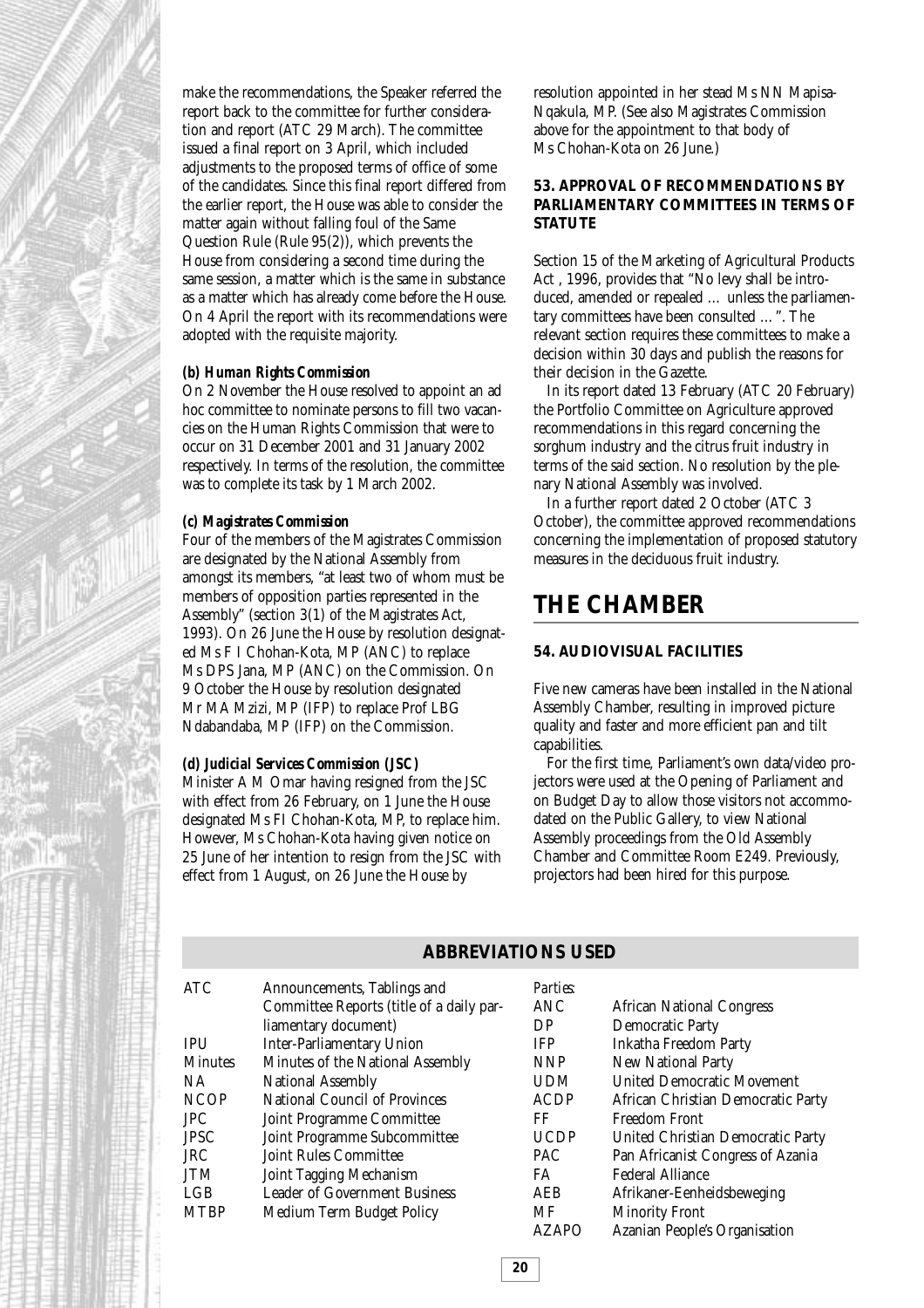# **NOTES**